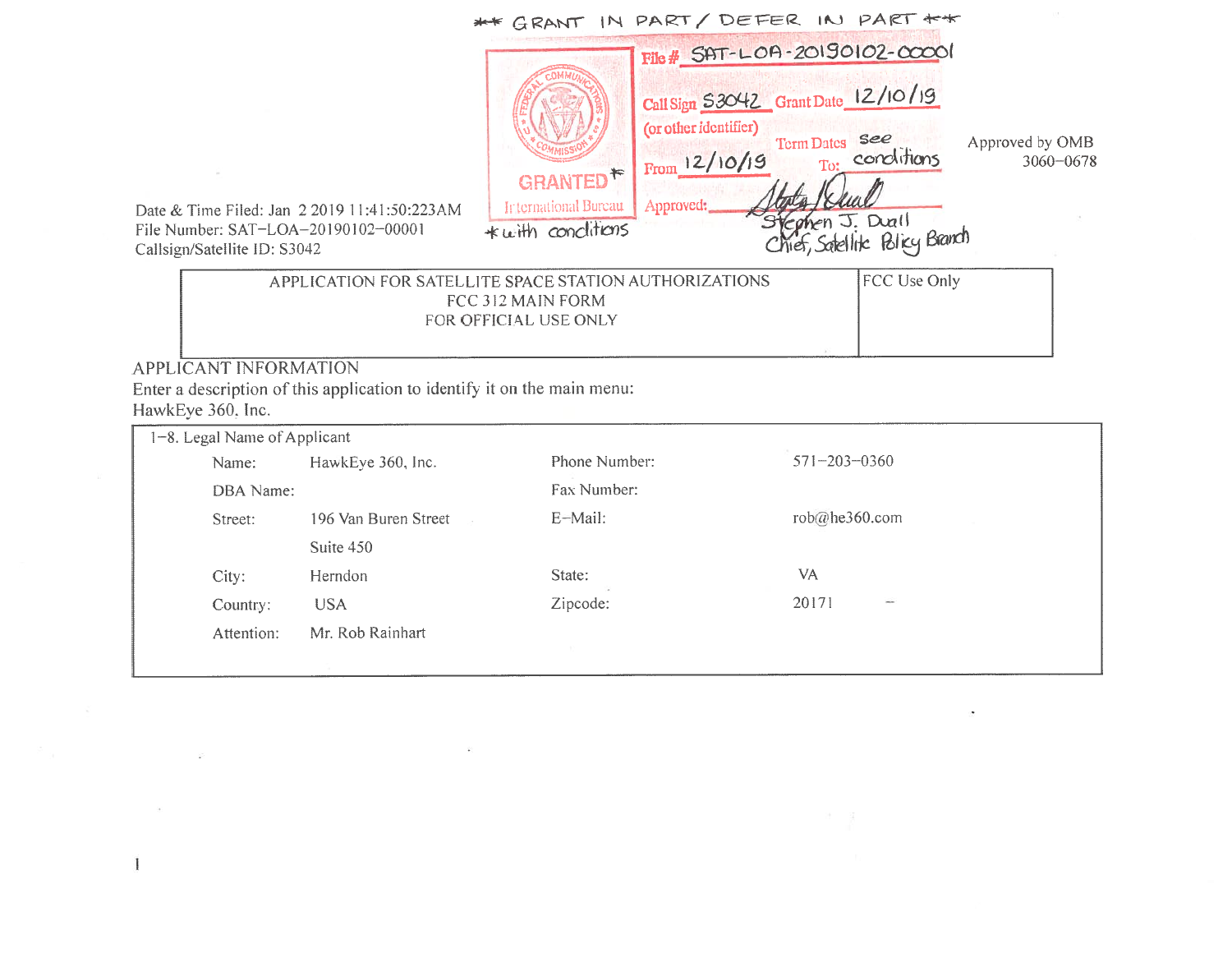## ATTACHMENT TO GRANT HawkEye 360, Inc. IBFS File No. SAT-LOA-20190102-00001

| <b>IBFS File No(s):</b>                              | SAT-LOA-20190102-00001                                                                                                                                                                        | <b>GRANTED IN PART-</b>     |  |
|------------------------------------------------------|-----------------------------------------------------------------------------------------------------------------------------------------------------------------------------------------------|-----------------------------|--|
| <b>Licensee/Grantee:</b>                             | <b>DEFERRED IN PART</b><br>HawkEye 360, Inc. (HE360)                                                                                                                                          |                             |  |
| <b>Call Sign:</b>                                    | <b>With Conditions</b><br>S3042                                                                                                                                                               |                             |  |
| <b>Satellite Name:</b>                               | HE360 constellation                                                                                                                                                                           |                             |  |
| <b>Orbital Location:</b>                             | Non-geostationary (NGSO) (see scope of grant below)                                                                                                                                           |                             |  |
| (required station-                                   |                                                                                                                                                                                               |                             |  |
| keeping tolerance)                                   |                                                                                                                                                                                               |                             |  |
| <b>Administration:</b>                               | <b>United States of America</b>                                                                                                                                                               |                             |  |
| <b>Nature of Service:</b>                            | Earth Exploration Satellite Service (EESS)                                                                                                                                                    |                             |  |
|                                                      |                                                                                                                                                                                               | <b>International Bureau</b> |  |
|                                                      |                                                                                                                                                                                               | <b>Satellite Division</b>   |  |
| <b>Scope of Grant:</b>                               | Authority to construct, deploy, and operate up to 80 HE360 satellites, with apogee and                                                                                                        |                             |  |
|                                                      | perigee altitudes from 500 to 650 km (nominal 575 km) with inclinations of 97-98<br>degrees. <sup>1</sup> Satellites will operate in clusters of 3 or 4 satellites. Action is deferred on the |                             |  |
|                                                      | remainder of HE360's request to construct, deploy, and operate satellites in excess of the                                                                                                    |                             |  |
|                                                      |                                                                                                                                                                                               |                             |  |
|                                                      | 80 satellites authorized herein. <sup>2</sup>                                                                                                                                                 |                             |  |
| <b>Service Area(s):</b><br>Frequencies: <sup>3</sup> | Global. See Schedule S Tech Report at Item S6.<br>8025-8400 MHz (space-to-Earth)                                                                                                              |                             |  |
|                                                      | 2025-2110 MHz (Earth-to-space)                                                                                                                                                                |                             |  |
|                                                      | 2410 MHz (space-to-space; 3 Pathfinder satellites launched on December 3, 2018 only)                                                                                                          |                             |  |
|                                                      |                                                                                                                                                                                               |                             |  |
|                                                      | Telemetry, Tracking, and Command:                                                                                                                                                             |                             |  |
|                                                      | 2025-2110 MHz (Earth-to-space)                                                                                                                                                                |                             |  |
|                                                      | 2200-2290 MHz (space-to-Earth) (emergency backup)                                                                                                                                             |                             |  |
|                                                      | 8025-8400 MHz (space-to-Earth)                                                                                                                                                                |                             |  |
|                                                      | 432-438 MHz (Earth-to-space) (secondary TT&C 3 Pathfinder satellites launched on                                                                                                              |                             |  |
|                                                      | December 3, 2018 only)                                                                                                                                                                        |                             |  |
|                                                      |                                                                                                                                                                                               |                             |  |
|                                                      | Receive:                                                                                                                                                                                      |                             |  |
|                                                      | 156.7625-156.7875 MHz Automatic Identification System (AIS 3)                                                                                                                                 |                             |  |
|                                                      | 156.8125-156.8375 MHz (AIS 4)                                                                                                                                                                 |                             |  |
|                                                      | 161.9625-161.9875 MHz (AIS 1)                                                                                                                                                                 |                             |  |
|                                                      | 162.0125-162.0375 MHz (AIS 2)                                                                                                                                                                 |                             |  |
|                                                      | 406.0-406.1 MHz Emergency Position-Indicating Radiobeacon (EPIRB)                                                                                                                             |                             |  |

<sup>&</sup>lt;sup>1</sup> HE360's Constellation has been preceded by an experimental earth exploration three-satellite cluster called Pathfinder, which has been separately coordinated with federal operators. See ELS File No. 0024-EX-CN-2017, as modified 0055-EX-CM-2019. The Pathfinder satellites successfully launched on December 3, 2018 and are operational in the 2240 MHz, 2246 MHz, 2256 MHz (space-to-Earth), 432-438 MHz (Earth-to-space), 2410 MHz (space-to-space), and 8050 MHz, 8175 MHz, and 8300 MHz (space-to-Earth) frequency bands. Authorization for continued operations of the three Pathfinder satellites under Part 25 of the Commission's rules is included in this grant.

<sup>&</sup>lt;sup>2</sup> Although HE360 originally requested authority to construct, deploy, and operate up to 220 satellite in a range of orbits and altitudes with no more than 80 simultaneously operational, it subsequently informed that its request had changed to up to 80 satellites with no more than 15 simultaneously operational, with a request to defer action on the remainder of its original request. See Letter from Dr. Michael Mineiro, V.P. Legal, Regulatory, and Government Affairs, HawkEye 360, to Stephen Duall, Chief, Satellite Policy Branch, Satellite Division, FCC (dated Dec. 4, 2019).

<sup>&</sup>lt;sup>3</sup> HE360 satellites have antennas capable of receiving in the following bands: 100-182 MHz (VHF Dipole): 382-422 MHz (UHF Dipole): 1090 MHz (ADS-B Patch): 1.6-1.7 GHz (L-band Patch); 2.9-3.1 GHz (S-band Patch): 1.4-7.0 GHz (Molded Button Antenna); 6.0-18.0 GHz (Horn Antenna).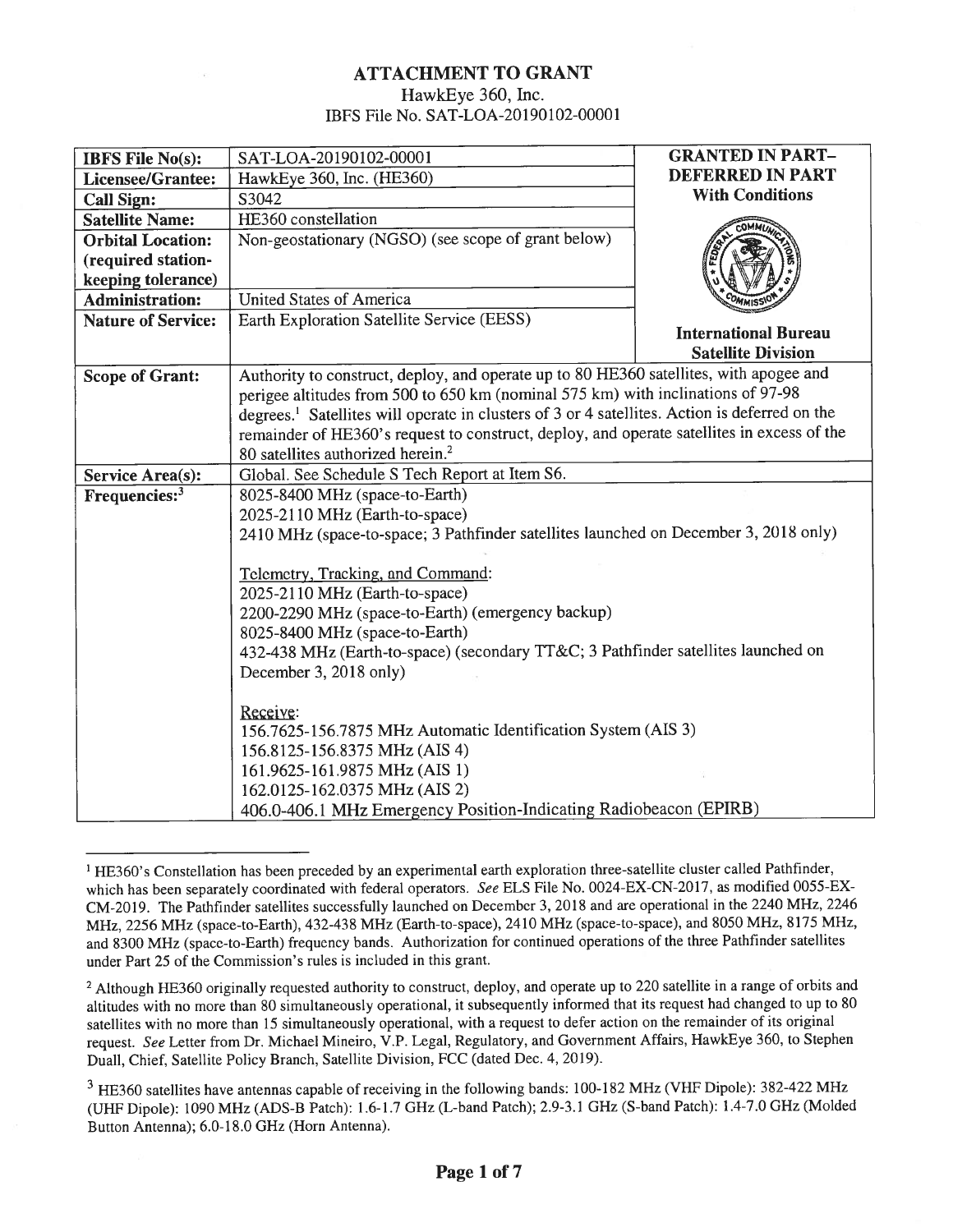## ATTACHMENT TO GRANT

### HawkEye 360, Inc. IBFS File No. SAT-LOA-20190102-00001

| 156.5125-156.5375 MHz Digital Selective Calling (DSC)                          |
|--------------------------------------------------------------------------------|
| 1087.7-1092.3 MHz ((Earth-to-space) Automatic Dependent Surveillance-Broadcast |
| $(ADS-B))$                                                                     |
|                                                                                |

Unless otherwise specified herein, operations under this grant must comport with the legal and technical specifications set forth by the applicant or petitioner and with Federal Communication Commission's rules not waived herein. This grant is also subject to the following conditions:

1. HE360 must prepare the necessary information, as may be required, for submission to the International Telecommunication Union (ITU) to initiate and complete the advance publication, coordination, due diligence, and notification process for these space stations, in accordance with the 1TU Radio Regulations. HE360 will be held responsible for all cost-recovery fees associated with ITU filings. No protection from interference caused by radio stations authorized by other administrations is guaranteed unless coordination and notification procedures are timely completed or, with respect to individual administrations, by successfully completing coordination agreements. Any radio station authorization for which coordination has not been completed may be subject to additional terms and conditions as required to effect coordination of the frequency assignments of other administrations. See 47 CFR § 25.111(b).

2. Upon receipt of a conjunction warning from the Joint Space Operation Center or other source, HE360 must review the warning and take all possible steps to assess and, if necessary, to mitigate collision risk, including, but not limited to: contacting the operator of any active spacecraft involved in such warning; sharing ephemeris data and other appropriate operational information with any such operator; modifying spacecraft attitude and/or operations.

3. Ihe number of simultaneously operational satellites must not exceed 15. This number does not include the three Pathfinder satellites launched on December 3, 2018, under grants of experimental authorizations pursuant to Part 5 of the Commission's rules.<sup>4</sup> These three Pathfinder satellites must operate under this Part 25 authorization pursuant to the terms and parameters, including earth station power level agreements and mitigation activities, coordinated with Federal users as part of those grants of experimental licenses.5

4. For nominal S-band TT&C uplink operations, HE360 ground stations must have a duty cycle of no more than 10% to ensure that the constellation complies with interference criteria contained in Recommendation ITU-R SA. 1155-2.

5. This grant includes authority to deploy and operate technically identical replacement satellites during the term of the license, pursuant to 47 CFR § 25.113(i). Based on information provided by the applicant, the anticipated total number of satellites to be deployed during the license term would be 80. Deployment involving <sup>a</sup> different satellite bus will require the filing and approval of a license modification request in order to, inter alia, address any differences in debris risks due to changes in the physical characteristics of the spacecraft.

6. HE360 must comply with any new rules adopted by the Commission as a result of the rulemaking in lB Docket No. 18~13.6

7. Transmissions in the 8025-8400 MHz frequency band may only be made to earth stations coordinated pursuant to the coordination agreement executed with the National Aeronautics and Space Administration (NASA) and certain other federal agencies. HE360 shall provide the FCC with an updated list of coordinated earth stations within ten business days following any changes to that list.<sup>7</sup>

 $4$  See supra note 1. We note that the total number of simultaneously operational satellites refers specifically to those satellites operating in frequencies other than TT&C frequencies and does not include non-operational satellites that continue to operate in TT&C frequency bands as part of approved post-mission disposal plans.

 $5$  See, e.g., ELS File No. 0024-EX-CN-2017, as modified 0055-EX-CM-2019.

<sup>&</sup>lt;sup>6</sup> Mitigation of Orbital Debris in the New Space Age, Notice of Proposed Rulemaking, FCC 18-159 (rel. Nov. 19, 2018).

 $^7$  A list of earth stations already coordinated with federal agencies is attached as Appendix B to this grant.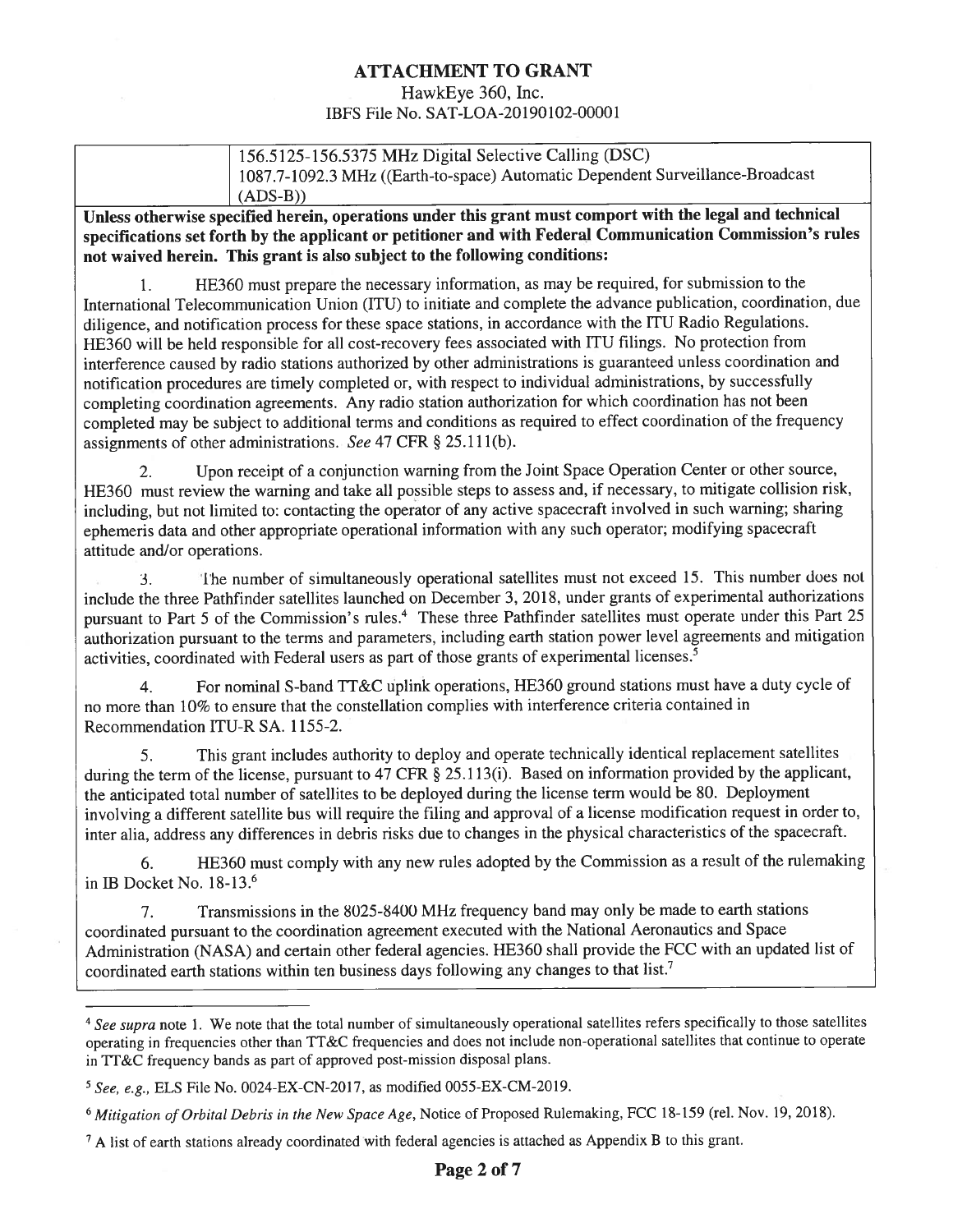## ATTACHMENT TO GRANT HawkEye 360, Inc.

IBFS File No. SAT-LOA-20 190102-00001

8. Power flux-density limits from operation in the 8025-8400 MHz band must not exceed the limits in No. 22.5 and Table 21-4 of the International Telecommunication Union's Radio Regulations, the limits/protection criteria in Recommendation ITU-R SA. 1157-1 must be met, and the guidelines in Recommendation ITU-R SA.1810 must be followed.

9. Operations pursuant to this license must not cause harmful interference to stations operating in the 2025-2110 MHz band in accordance with the United States Table of Frequency Allocations. See 47 CFR § 2.106, Footnote US347.

10. Transmissions in the 2025-2 110 MHz and 2200-2290 MHz bands may only be made to/from earth stations coordinated with federal agencies, including NASA, the National Oceanic and Atmospheric Administration (NOAA), and the United States Air Force. HE360 shall provide the FCC with an updated list of coordinated earth stations within ten business days following any changes to that list.8

11. Transmissions in the 2025-2110 MHz, 2200-2290 MHz, and 8025-8400 MHz are limited to the center frequencies coordinated with Federal users set forth in Appendix A to this grant.

12. All reception must comport with the requirements on unauthorized publication or use of communications in section 705 of the Communications Act of 1934, as amended (47 U.S.C. § 605). This license grant does not constitute an "authorization" with respect to the activities specified in section 705 of the Communications Act or in related provisions of chapter 119, Title 18, United States Code.

13. 11E360's request for waiver of the U.S. Table of Frequency Allocations, Section 2.106, to receive ADB-S signals in the 1087.7-1092.3 MHz frequency band until the bands are allocated in the U.S. Table of Frequency Allocations, IS GRANTED. This band was allocated internationally for the aeronautical mobilesatellite (R) service (AMS(R)S) (Earth-to-space) on a primary basis, at WRC-15, and is limited to the space station reception of ADS-B emissions from aircraft transmitters that operate in accordance with recognized international aeronautical standards. Stations operating in the AMS(R)S shall not claim protection from stations operating in the aeronautical radionavigation service. Resolution 425 (WRC-15) shall apply. We find good cause to waive sections 2.102(a) and 2.106 to permit reception of ADS-B messages on an unprotected basis in the United States because doing so will not cause any interference or unreasonably preclude other services. Any future protection of ADS-B reception will be governed by the relevant status in the Table of Frequency Allocations and must be in accordance with any subsequent rulemaking proceedings to implement any new domestic allocations or service rules.

14. HE360's request for waiver of the U.S. Table of Frequency Allocations, Section 2.106, to receive AIS signals in the 156.7625-156.7875 MHz (AIS 3), 156.8 125-156.8375 MHz (MS 4), 161.9625-161.9875 MHz (AIS 1) and 162.0125-162.0375 MHz (AIS 2) frequency bands until the bands are allocated in the U.S. Table of Frequency Allocations, IS GRANTED. We find that the reception of AIS transmissions cannot cause harmful interference, and these transmissions will be present pursuant to existing authorizations using frequencies allocated to other services regardless of whether they are received by a HE360 satellite. We also conclude that the service HE360 proposes will serve the public interest by providing critical near real-time maritime data of interest for both government and commercial users. As a condition of this waiver, HE360 must not claim protection for reception of messages in the 156.0125-162.0375 MHz frequency band that is not in accordance with the Table of Frequency Allocations for the pertinent area and may only claim protection to the extent provided by the status of the reception under the Table of Frequency Allocations.

15. HE360 may claim protection for reception in the 156.7625-162.0375 MHz or 1087.7-1092.3 MHz bands only to the extent permitted under the U.S. Table of Frequency Allocations for domestic operations or the ITU Radio Regulations for international operations, as of the time of operation. Operations in the 156.7625- 162.0375 MHz and 1087.7-1092.3 MHz bands must be in accordance with any Commission rulemakings

<sup>&</sup>lt;sup>8</sup> A list of earth stations already coordinated with federal agencies is attached as Appendix B to this grant.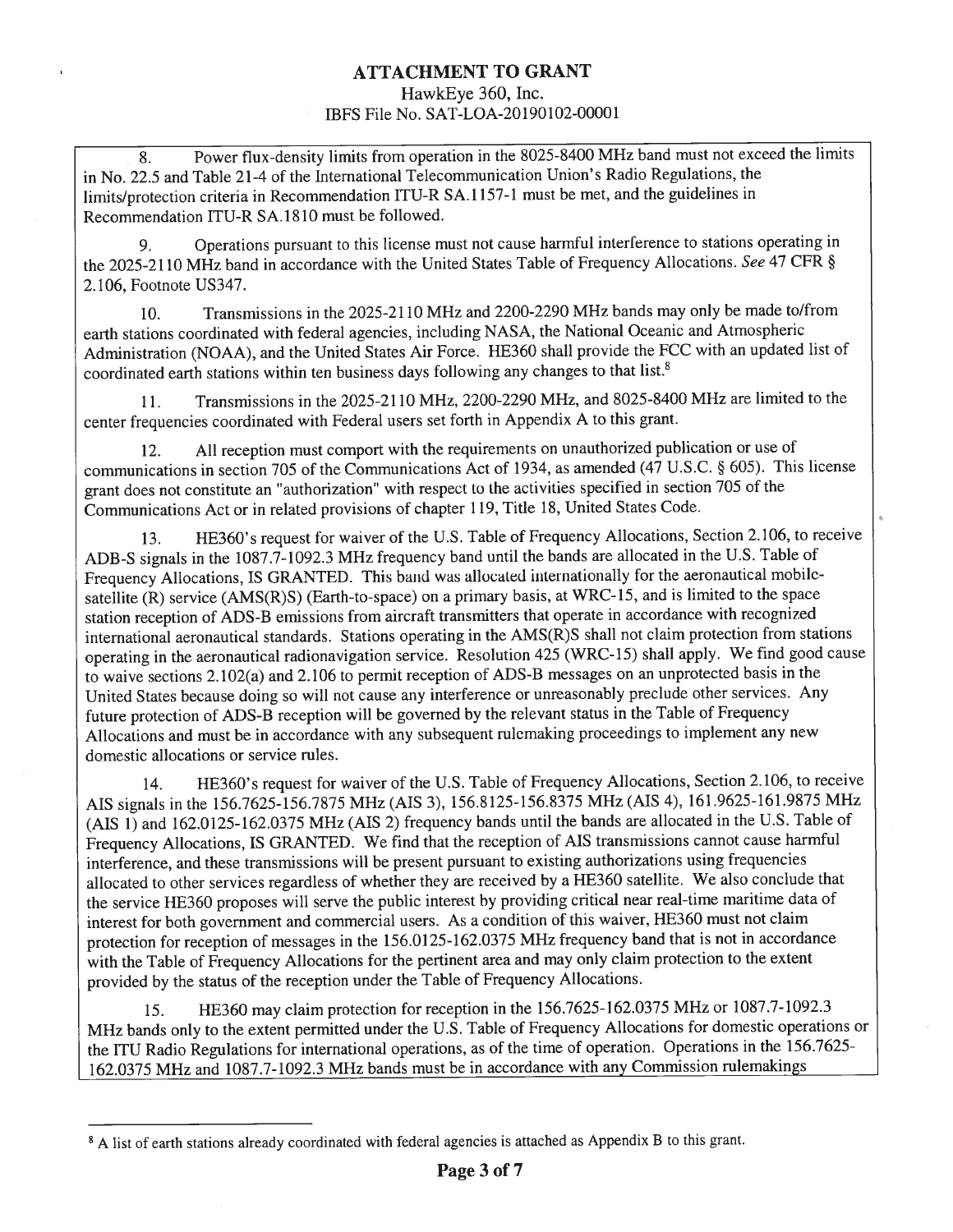## ATTACHMENT TO GRANT HawkEye 360, Inc. IBFS File No. SAT-LOA-20190102-00001

subsequent to the release of this license that implement any new domestic allocations or service rules for these bands.<sup>9</sup>

16. HE360 requests waiver of the U.S. Table of Frequency Allocations to allow its constellation to receive the DSC signal in the 156.5 125-156.5375 MHz frequency band on a non-conforming, non-harmful interference basis IS GRANTED. The 156.5 125-156.5375 MHz frequency band is allocated to Maritime Mobile on a primary basis for non-Federal operations and in all ITU Regions.<sup>10</sup> In the United States, there is also limited use of this band by certain grandfathered public safety radio pool licensees.'1 We find that the reception of DSC transmissions cannot cause harmful interference, and these transmissions will be present pursuant to existing authorizations using frequencies allocated to other services regardless of whether they are received by <sup>a</sup> HE360 satellite. We also conclude that the service HE360 proposes will serve the public interest by providing near real-time maritime safety data.<sup>12</sup> As a condition of this waiver, HE360 must not claim protection for reception of messages in the 156.5125-156.5375 MHz frequency band that is not in accordance with the Table of Frequency Allocations for the pertinent area and may only claim protection to the extent provided by the status of the reception under the Table of Frequency Allocations.

17. HE360' <sup>s</sup> request for waiver of the U.S. Table of Frequency Allocations, Section 2.106, to receive EPIRB signals in the 406-406.1 MHz frequency band IS GRANTED. The 406-406.1 MHz frequency band is allocated for Mobile-Satellite Service (MSS) and is limited to low-power satellite emergency position-indicating radio beacons (EPIRB).<sup>13</sup> We find that the reception of EPIRB transmissions cannot cause harmful interference, and these transmissions will be present pursuant to existing authorizations using frequencies allocated to other services regardless of whether they are received by a HE360 satellite. We also conclude that the service HE360 proposes will serve the public interest by augmenting existing COSPAS SARSAT architecture used to monitor and geolocate EPIRB distress signals.<sup>14</sup> As a condition of this waiver, HE360 must not claim protection for reception of messages in the 406-406.1 MHz frequency band that is not in accordance with the Table of Frequency Allocations for the pertinent area and may only claim protection to the extent provided by the status of the reception under the Table of Frequency Allocations.

18. HE360 must maintain a U.S. point of contact available by telephone 24 hours per day, seven days per week, with the authority and ability to terminate operations authorized herein. The telephone number for this U.S. point of contact must be provided to NTIA (bmitchell@utia.doc.gov) and DOC/NOAA  $(david.franc@noaa.gov)$ .

19. Given the opportunity for additional entrants to operate in HE360' <sup>s</sup> requested frequency bands, we grant HE360's request for a waiver of the modified processing round requirements of 47 CFR §§ 25.156 and 25 . 175 <sup>15</sup>

<sup>13</sup> 47 CFR § 2.106 note 5.266.

<sup>~</sup> Iridium Order and Authorization, 31 FCC Rcd at 8689, para. 50.

<sup>&</sup>lt;sup>10</sup> 47 CFR 2.106, notes 5.111, 5.266, and US52.

<sup>&</sup>lt;sup>11</sup> 47 CFR § 2.106, note US266

<sup>12</sup> Exhibit A: Narrative at 44.

<sup>&</sup>lt;sup>14</sup> The SARSAT (Search and Rescue Satellite Aided Tracking) system is operated by NOAA to detect and locate mariners, aviators, and recreational enthusiasts in distress. It uses NOAA satellites in low-earth and geostationary orbit to detect and locate distress signals and relay them from emergency beacons to a network of ground stations and the U.S. Mission Control Center, which processes the signals and alerts appropriate search and rescue authorities. SARSAT is part of the international COSPAS-SARSAT program. See http://www.sarsat.noaa.gov.

<sup>&</sup>lt;sup>15</sup> See DigitalGlobe, Inc. Order and Authorization, 20 FCC Rcd 15696 (Sat. Div., Int'l Bur. 2005) at para. 8.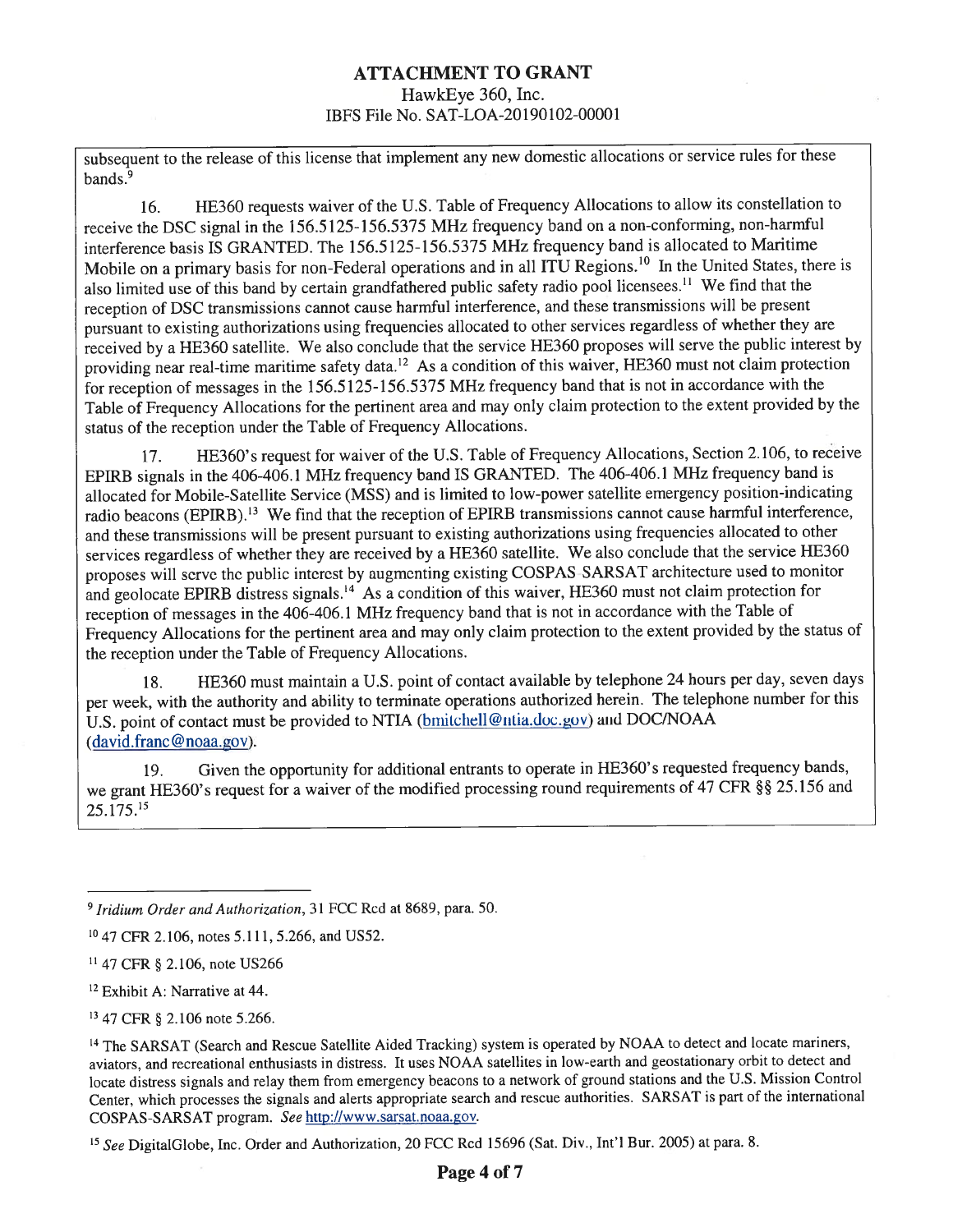### ATTACHMENT TO GRANT HawkEye 360, Inc.

# IBFS File No. SAT-LOA-20190102-00001

20. Because HE360 must comply with the technical requirements in Part 2 of the Commission's rules and the above-referenced power flux-density limits, which should prevent harmful interference to other operators in the band, we grant HE360's request for a waiver of the default service rules in 47 CFR § 25.217(b).<sup>16</sup>

21. This license will become null and void if, at any time during the license term, there are no HE360 satellites operating.

22. HE360's three Pathfinder satellites were successfully launched on December 3, 2018 and are operational. See ELS File No. 0024-EX-CN-20 17. Authorization for continued operations of the three Pathfinder satellites under Part 25 of the Commission's rules is included in this grant. We find that warehousing concerns are addressed in this situation through the imposition of condition 21 above. Thus, we decline to impose milestone and bond obligations on HE360.

23. HE360's request for a waiver of section 25.114(c) of the Commission's rules, 47 CFR § 25.114(c), to the extent described in its application with respect to certain information to be provided in the Schedule S, IS GRANTED. We find that a waiver is warranted for the requirement for orbital information on the Schedule <sup>S</sup> for each satellite because the information HE360 provided in its Narrative is sufficient to fulfill the relevant informational requirements.

24. The license term is <sup>15</sup> years, calculated from the deployment of the three Pathfinder satellites on December 3, 2018 (that is, December 3, 2033).

25. Within 30 days after deployment of each satellite pursuant to this license, HE360 must file a notification with the Commission specifying its apogee and perigee altitudes and orbital inclination.

Licensee/grantee is afforded thirty (30) days from the date of release of this action to decline the grant as conditioned. Failure to respond within this period will constitute formal acceptance of the grant as conditioned.

This action is taken pursuant to Section 0.261 of the Commission's rules on delegated authority, 47 CFR § 0.261, and is effective upon release.

Station licenses are subject to the conditions specified in Section 309(h) of the Communications Act of 1934, as amended, 47 U.S.C. § 309(h).

| <b>Action</b>     | December 10, 2019                                  |                    |
|-------------------|----------------------------------------------------|--------------------|
| Date:             |                                                    |                    |
| <b>Term Dates</b> | From: December 10, 2019                            | To: see conditions |
| Approved:         | Stephen Y. Duall<br>Chief, Satellite Policy Branch |                    |

<sup>16</sup> Id., 20 FCC Rcd at 15702-03, para. 19.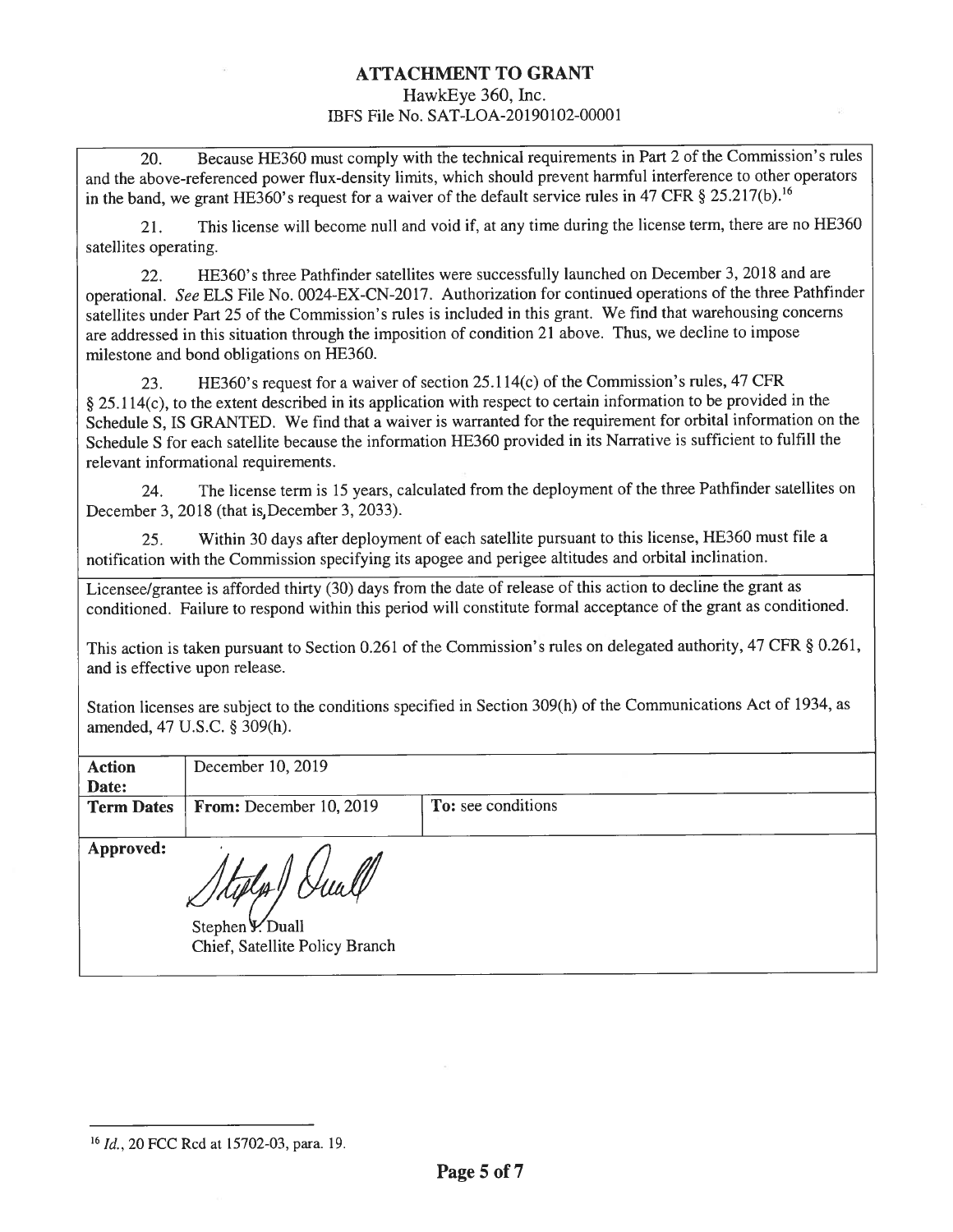### ATTACHMENT TO GRANT

### HawkEye 360, Inc. 1BPS File No. SAT-LOA-20190102-00001

### Appendix A: Table of Frequency Bands Coordinated with NASAINOAAIUSAF, Satellites 1-15 (Call Sign S3042)

| <b>Frequency Band</b><br>(MHz) | <b>Use</b>              | <b>Transmit Center Frequency</b><br>(MHz) per cluster <sup>17</sup> |
|--------------------------------|-------------------------|---------------------------------------------------------------------|
| X-band: 8025-8400              | Primary payload         | Sat#1 - 8075 MHz                                                    |
|                                | downlink                | Sat#2 - 8165 MHz                                                    |
|                                |                         | Sat#3 - 8255 MHz                                                    |
|                                |                         | Sat#4 - 8345 MHz                                                    |
| X-Band: 8025-8400              | TT&C downlink           | Sat#1 - 8291 MHz                                                    |
|                                |                         | Sat#2 - 8297 MHz                                                    |
|                                |                         | Sat#3 - 8303 MHz                                                    |
|                                |                         | Sat#4 - 8309 MHz                                                    |
| S-Band: 2200-2290              | <b>Emergency Backup</b> | Sat#1 - 2236 MHz                                                    |
|                                | TT&C downlink           | Sat#2 - 2242 MHz                                                    |
|                                |                         | Sat#3 - 2254 MHz                                                    |
|                                |                         | Sat#4 - 2260 MHz                                                    |
| S-Band: 2025-2110              | Primary payload         | For satellites one (1) through nine                                 |
|                                | uplink                  | $(9)$ : <sup>18</sup>                                               |
|                                |                         | Sat#1 - 2068.2 MHz                                                  |
|                                |                         | Sat#2 - 2062.7 MHz                                                  |
|                                |                         | Sat#3 - 2077.4 MHz                                                  |
|                                |                         | For satellites ten (10) through                                     |
|                                |                         | fifteen (15) (and any replacement                                   |
|                                |                         | satellites):                                                        |
|                                |                         | Sat#1 - 2046.5 MHz                                                  |
|                                |                         | Sat#2 - 2049.3 MHz                                                  |
|                                |                         | Sat#3 - 2075.0 MHz                                                  |
|                                |                         | Sat#4 - 2052.5 MHz                                                  |
| S-Band: 2025-2110              | TT&C uplink             | Sat#1 - 2063.965 MHz                                                |
|                                |                         | Sat#2 - 2064.965 MHz                                                |
|                                |                         | Sat#3 - 2065.965 MHz                                                |
|                                |                         | Sat#4 - 2065.465 MHz                                                |
| S-Band: 2025-2110              | High Speed TT&C         | Sat#1 - 2063.965 MHz                                                |
|                                | uplink                  | Sat#2 - 2064.965 MHz                                                |
|                                |                         | Sat#3 - 2065.965 MHz                                                |
|                                |                         | Sat#4 - 2065.465 MHz                                                |

 $^{17}$  Each satellite cluster HE360 launches will be in groups of three (3) or four (4) satellites. The center band frequencies provided in this chart provide the center-band frequencies for each satellite in such a cluster (i.e., Sat#1, #2, #3, and #4 refer to the satellite number within a cluster of either three or four satellites).

<sup>&</sup>lt;sup>18</sup> For the first nine (9) satellites, HE360 has pre-coordinated three (3) clusters of three (3) satellites (total 9) in these specific S-band Primary Payload UL center frequencies. For satellites ten (10) through fifteen (15) and any replacement satellites, HE360 has pre-coordinated for either three (3) or four (4) satellite clusters.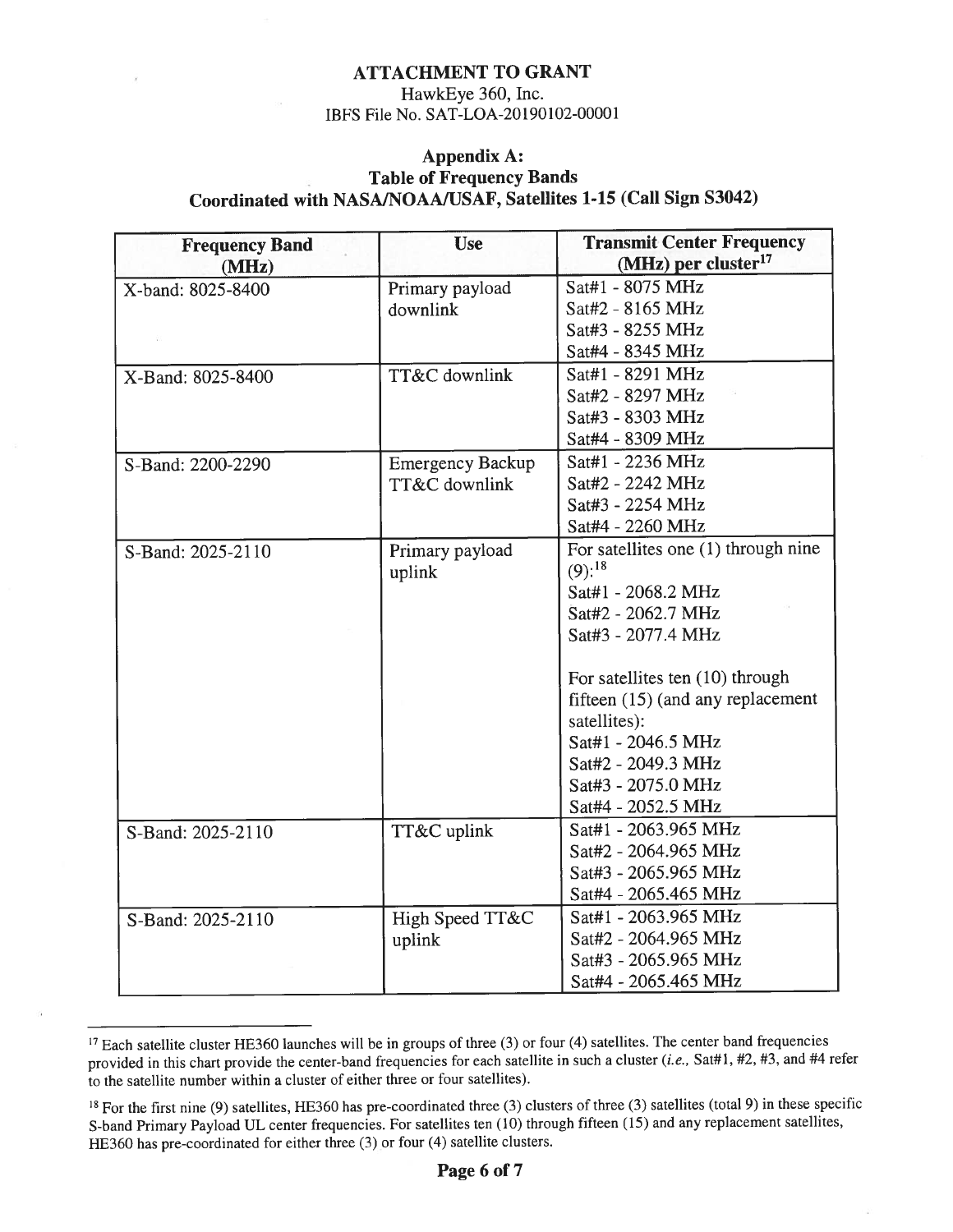### ATTACHMENT TO GRANT

HawkEye 360, Inc. IBFS File No. SAT-LOA-20190102-00001

#### Appendix B: HawkEye 360 Earth Stations Coordinated With Federal Agencies

| <b>HawkEye Earth Stations*</b> |              |                 |  |
|--------------------------------|--------------|-----------------|--|
| Earth stations                 | Latitude (N) | Longitude $(E)$ |  |
| Svalbard, Nor                  | 78.231       | 15.390          |  |
| Tromso, Nor                    | 69.663       | 18.940          |  |
| Troll, Antarctica              | $-72.001$    | 2.526           |  |
| Punta Arenas, Chile            | $-52.936$    | $-70.870$       |  |
| Awarua, New Zealand            | $-46.529$    | 168.381         |  |
| Hartbeesthoek, South<br>Africa | $-25.884$    | 27.884          |  |

\* Earth stations are owned and operated by Kongsberg Satellite Services. See also Letter from Dr. Michael Mineiro, V.P. Legal, Regulatory, and Government Affairs, HawEye 360, to Stephen Duall, Chief, Satellite Policy Branch, Satellite Division, FCC (dated Dec. 4, 2019).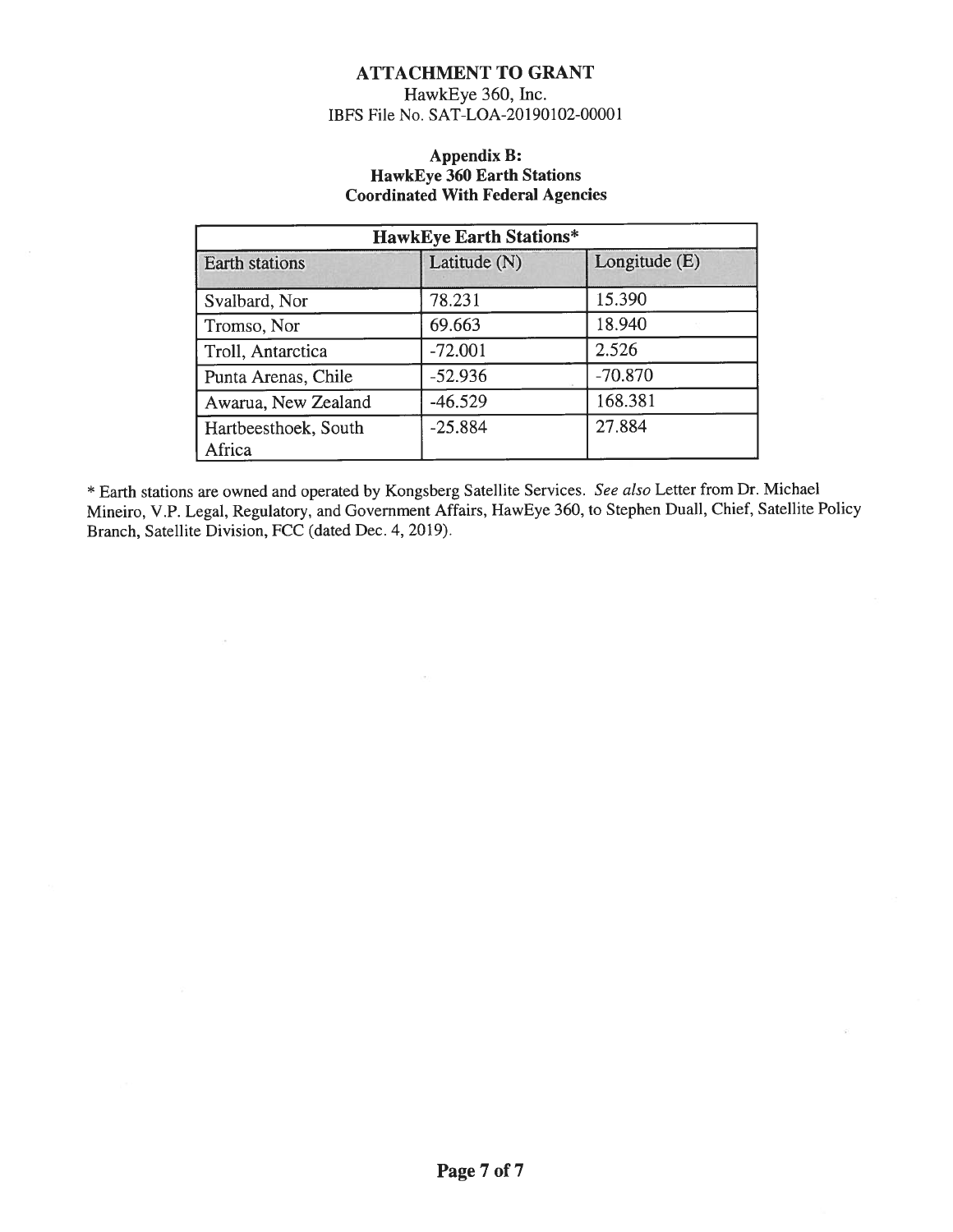| 9–16. Name of Contact Representative |                      |               |                                   |
|--------------------------------------|----------------------|---------------|-----------------------------------|
| Name:                                | HawkEye 360, Inc.    | Phone Number: | $571 - 203 - 0360$                |
| Company:                             | $\alpha$             | Fax Number:   |                                   |
| Street:                              | 196 Van Buren Street | E-Mail:       | michael.mineiro@he360.com         |
|                                      | Suite 450            |               |                                   |
| City:                                | Herndon              | State:        | VA                                |
| Country:                             | <b>USA</b>           | Zipcode:      | 20171<br>$\overline{\phantom{a}}$ |
| Attention:                           | Mr. Michael Mineiro  | Relationship: | Other                             |
|                                      |                      |               |                                   |

## LASSIFICATION OF FILING

| 17. Choose the buttonnext to the<br>classification that applies to thisfiling for | b.<br>bl. Application for License of New Station                                                                                                                 |
|-----------------------------------------------------------------------------------|------------------------------------------------------------------------------------------------------------------------------------------------------------------|
| both questions a. and b. Choose only one<br>for 17a and only one for 17b.         | (N/A) b2. Application for Registration of New Domestic Receive-Only Station<br>(N/A) b3. Amendment to a Pending Application                                      |
| a.<br>(N/A) a1. Earth Station                                                     | (N/A) b4. Modification of License or Registration<br>(N/A) b5. Assignment of License or Registration<br>(N/A) b6. Transfer of Control of License or Registration |
| a2. Space Station                                                                 | (N/A) b7. Notification of Minor Modification<br>(N/A) b8. Application for License of New Receive-Only Station Using Non-U.S. Licensed Satellite                  |
|                                                                                   | O b9. Letter of Intent to Use Nor-U.S. Licensed Satellite to Provide Service in the United States                                                                |
|                                                                                   | $\bigcirc$ b10. Replacement Satellite Application – no new frequency bands                                                                                       |
|                                                                                   | $\bigcirc$ b11. Replacement Satellite Application – new frequency bands (Not eligible for streamlined                                                            |
|                                                                                   | processing)<br>b12. Petition for Declaratory Ruling to be Added to the Permitted List                                                                            |
|                                                                                   | (N/A) b13. Other (Please specify)                                                                                                                                |

 $\overline{c}$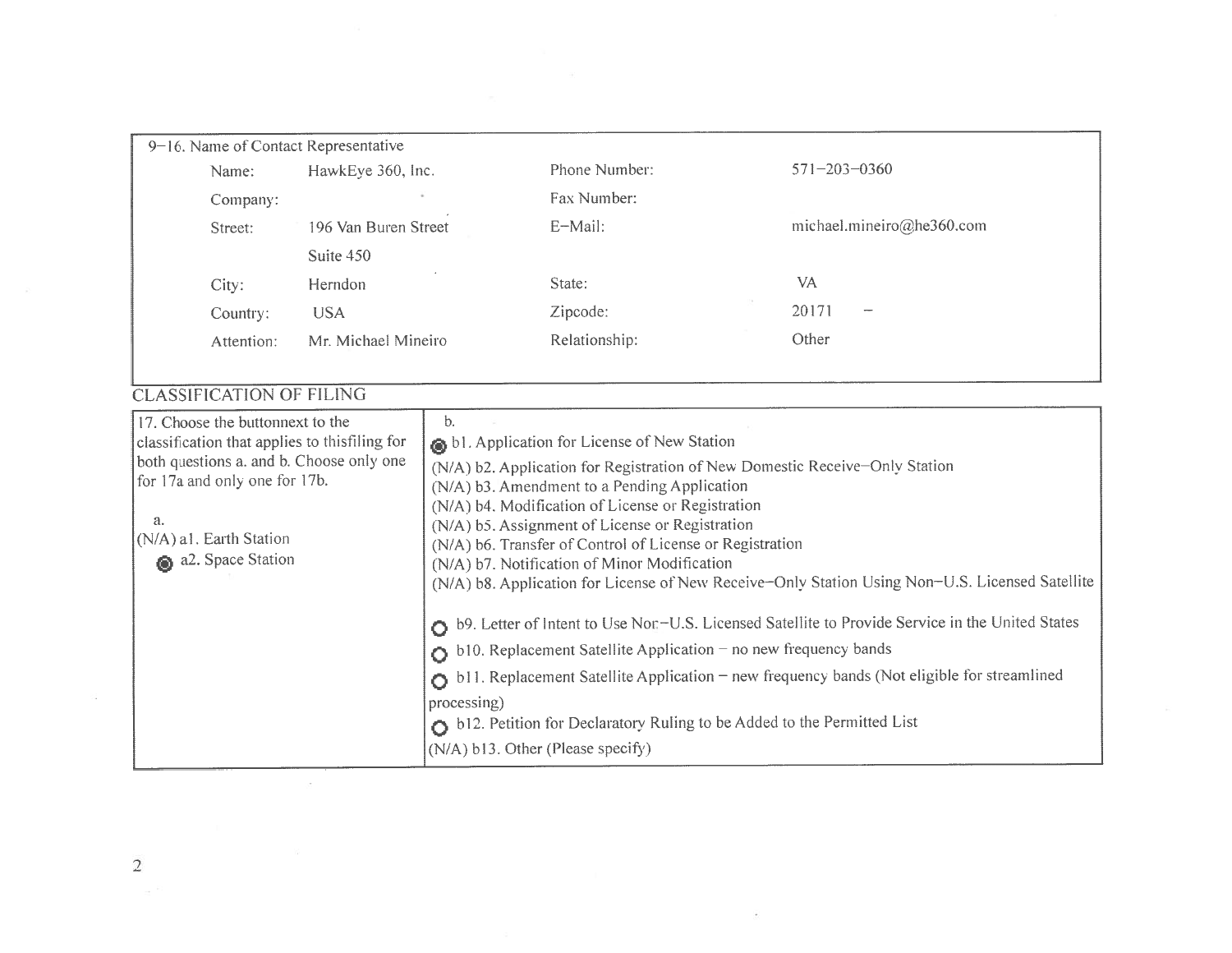| 17c. Is a fee submitted with this application? |  |  |  |
|------------------------------------------------|--|--|--|
|------------------------------------------------|--|--|--|

 $\sum_{i=1}^{\infty}$  if its. complete and attach FCC

Form 159. Complete and attached CC Form 159.<br>
If No. indicate reason for fee exemption (see 47 C.F.R.Section 1.1114).

O Governmental Entity  $\bullet$  Noncommercial educational licensee

Other(please explain):

Other(please explain): 17c. Fee Classification CLW —Space Station (Non—Geostationary)

18. If this filing is in reference to an existing station, enter:

(a) Call sign of station: Not Applicable

19. If this filing is an amendment to a pending application enter

(a) Date

(b) File number of pending application:

Not Applicable

Not Applicable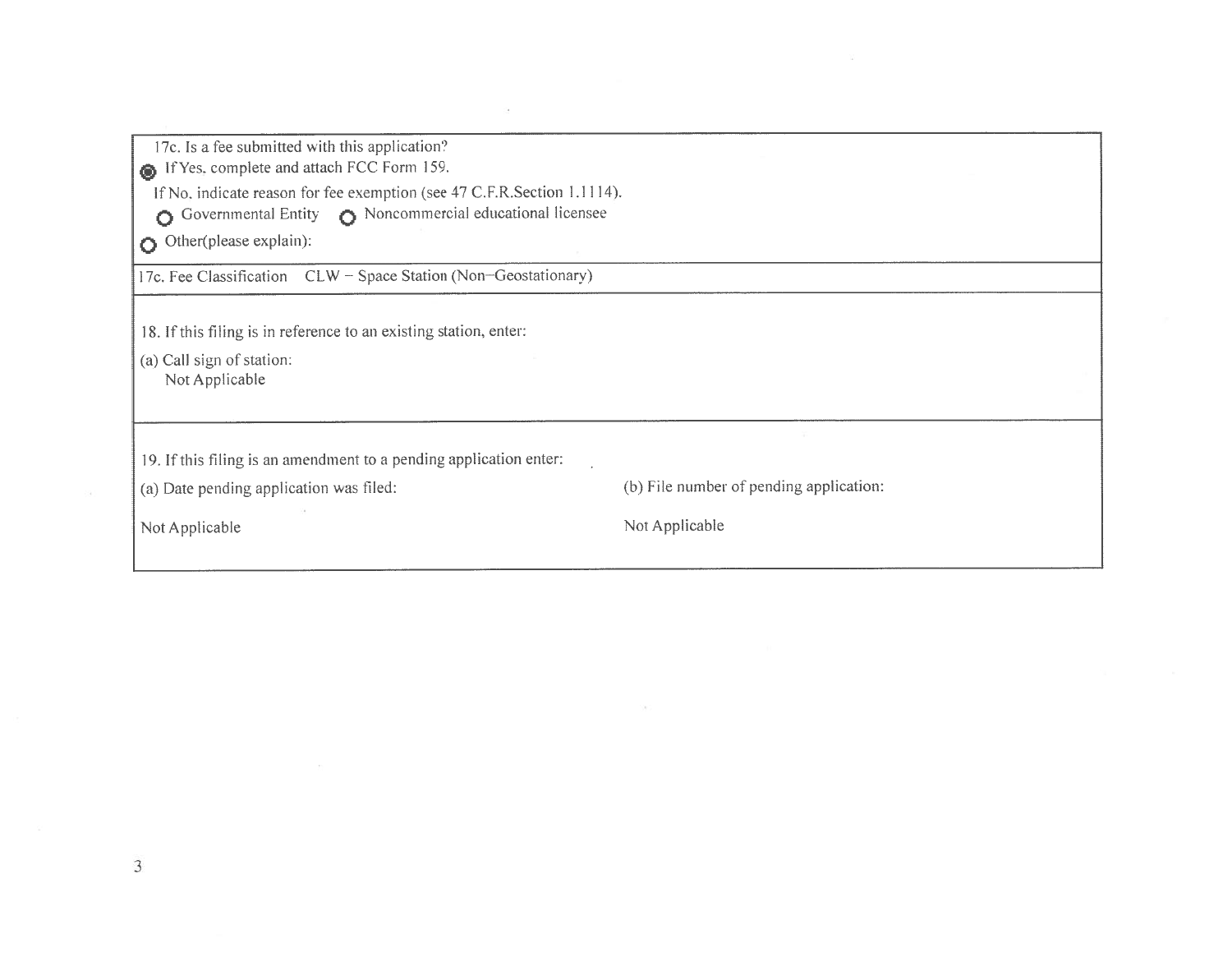## TYPE OF SERVICE

| 20. NATURE OF SERVICE: This filing is for an authorization to provide or use the following type(s) of service(s): Select all that apply: |                                                                                                                                      |  |  |
|------------------------------------------------------------------------------------------------------------------------------------------|--------------------------------------------------------------------------------------------------------------------------------------|--|--|
|                                                                                                                                          |                                                                                                                                      |  |  |
| a. Fixed Satellite                                                                                                                       |                                                                                                                                      |  |  |
| b. Mobile Satellite                                                                                                                      |                                                                                                                                      |  |  |
| c. Radiodetermination Satellite                                                                                                          |                                                                                                                                      |  |  |
| d. Earth Exploration Satellite                                                                                                           |                                                                                                                                      |  |  |
| e. Direct to Home Fixed Satellite                                                                                                        |                                                                                                                                      |  |  |
| f. Digital Audio Radio Service                                                                                                           |                                                                                                                                      |  |  |
| Radiofrequency Sensing<br>g. Other (please specify)<br>R                                                                                 |                                                                                                                                      |  |  |
|                                                                                                                                          |                                                                                                                                      |  |  |
| 21. STATUS: Choose thebutton next to the applicable status. Choose<br>only one.                                                          | 22. If earth station applicant, check all that apply.<br>Not Applicable                                                              |  |  |
| Common Carrier & Non-Common Carrier                                                                                                      |                                                                                                                                      |  |  |
| facilities:                                                                                                                              | 23. If applicant is providng INTERNATIONAL COMMON CARRIER service, see instructions regarding Sec. 214 filings. Choose one.Are these |  |  |
| Connected to a Public Switched Network $\bigcirc$ Not connected to a Public Switched Network<br>Ο                                        | $\bullet$ N/A                                                                                                                        |  |  |
| 24. FREQUENCY BAND(S): Place an "X" in the box(es) next to all applicable frequency band(s).                                             |                                                                                                                                      |  |  |
| a. C-Band (4/6 GHz)<br><b>D.</b> Ku-Band (12/14 GHz)                                                                                     |                                                                                                                                      |  |  |
| c. Other (Please specify upper and lower frequencies in MHz.)<br>冈                                                                       |                                                                                                                                      |  |  |
| Frequency Upper: 8400<br>Frequency Lower: 2025                                                                                           | (Please specify additional frequencies in an attachment)                                                                             |  |  |

 $\sim$   $\sim$   $\sim$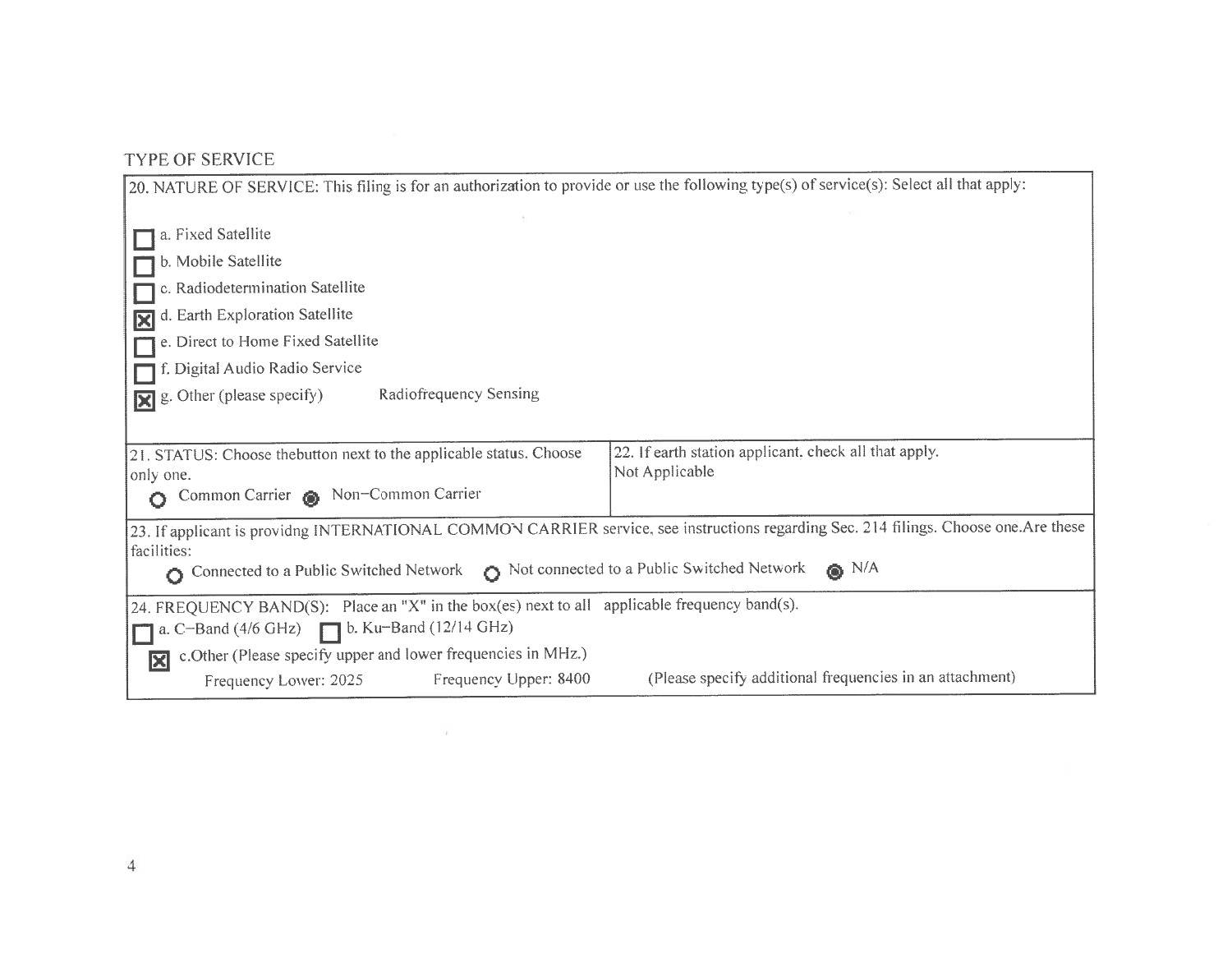# TYPE OF STATION

|                                                                                                                                                                                                                                                              | 25. CLASS OF STATION: Choose the button next to the class of station that applies. Choose only one. |  |
|--------------------------------------------------------------------------------------------------------------------------------------------------------------------------------------------------------------------------------------------------------------|-----------------------------------------------------------------------------------------------------|--|
| (N/A) a. Fixed Earth Station<br>(N/A) b. Temporary-Fixed Earth Station<br>(N/A) c. 12/14 GHz VSAT Network<br>(N/A) d. Mobile Earth Station<br>e. Geostationary Space Station.<br>6 f. Non-Geostationary Space Station<br>$\bullet$ g. Other (please specify) |                                                                                                     |  |
| <b>26. TYPE OF EARTH STATION</b>                                                                                                                                                                                                                             | <b>FACILITY: Not Applicable</b>                                                                     |  |
| PURPOSE OF MODIFICATION                                                                                                                                                                                                                                      |                                                                                                     |  |

27. The purpose of this proposed modification is to: (Place an "X" in the box(es) next to all that Not Applicable apply.)

## ENVIRONMENTAL POLICY

| 28. Would a Commission grant of any proposal in this application or amendment have a significant environmental $\bullet$ Yes $\bullet$ No<br>impact as defined by 47 CFR 1.1307? If YES, submit the statement as required by Sections 1.1308 and 1.1311 of<br>the Commission's rules, 47 C.F.R. §§ 1.1308 and 1.1311, as an exhibit to this application. A Radiation Hazard<br>Study must accompany all applications for new transmitting facilities, major modifications, or major amendments. |  |
|-------------------------------------------------------------------------------------------------------------------------------------------------------------------------------------------------------------------------------------------------------------------------------------------------------------------------------------------------------------------------------------------------------------------------------------------------------------------------------------------------|--|
|-------------------------------------------------------------------------------------------------------------------------------------------------------------------------------------------------------------------------------------------------------------------------------------------------------------------------------------------------------------------------------------------------------------------------------------------------------------------------------------------------|--|

## **ALIEN OWNERSHIP**

ALIEN OWNERSHIP<br>Earth station applicants not proposing to provide broadcast, common carrier, aeronautical en route or aeronautical fixed radio station services are not required to respond to Items 30—34.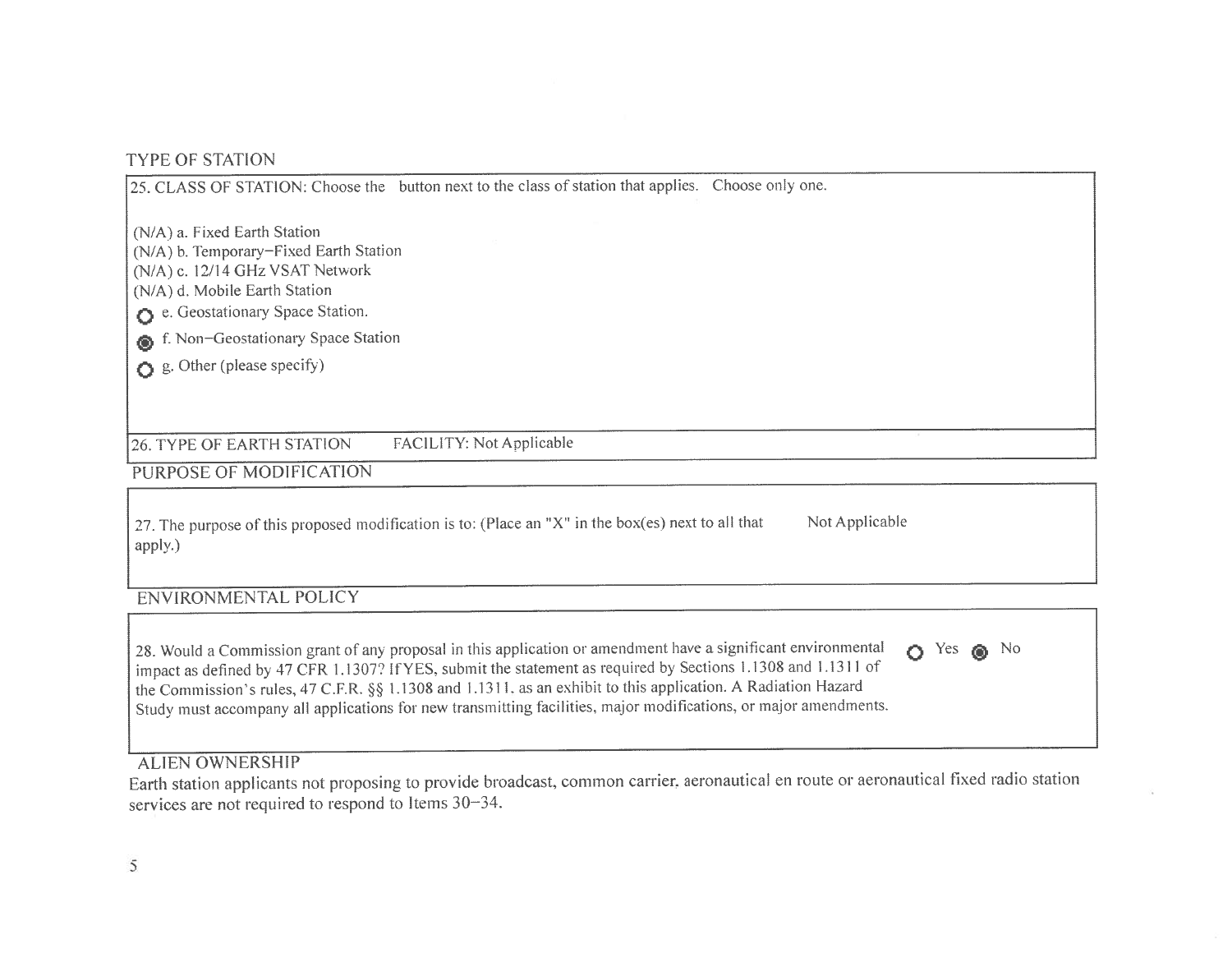| 29. Is the applicant a foreign government or the representative of any foreign government?                                                                                                                                                                                                                                                     | $O$ Yes $\otimes$ No                        |
|------------------------------------------------------------------------------------------------------------------------------------------------------------------------------------------------------------------------------------------------------------------------------------------------------------------------------------------------|---------------------------------------------|
| 30. Is the applicant an alien or the representative of an alien?                                                                                                                                                                                                                                                                               | $O$ Yes $\otimes$ No $O$ N/A                |
| 31. Is the applicant a corporation organized under the laws of any foreign government?                                                                                                                                                                                                                                                         | $\bigcirc$ Yes $\bigcirc$ No $\bigcirc$ N/A |
| 32. Is the applicant a corporation of which more than one-fifth of the capital stock is owned of record or voted by<br>aliens or their representatives or by a foreign government or representative thereof or by any corporation organized<br>under the laws of a foreign country?                                                            | $O$ Yes $\otimes$ No $O$ N/A                |
| 33. Is the applicant a corporation directly or indirectly controlled by any other corporation of which more than<br>one-fourth of the capital stock is owned of record or voted by aliens, their representatives, or by a foreign<br>government or representative thereof or by any corporation organized under the laws of a foreign country? | $OYes$ $\otimes$ No $ON/A$                  |
| 34. If any answer to questions 29, 30, 31, 32 and/or 33 is Yes, attach as an exhibit an identification of the aliens or<br>foreign entities, their nationality, their relationship to the applicant, and the percentage of stock they own or vote.                                                                                             |                                             |
| <b>BASIC QUALIFICATIONS</b>                                                                                                                                                                                                                                                                                                                    |                                             |

 $\mathcal{M}$  . The set of the set of the set of the set of the set of the set of the set of the set of the set of the set of the set of the set of the set of the set of the set of the set of the set of the set of the set of t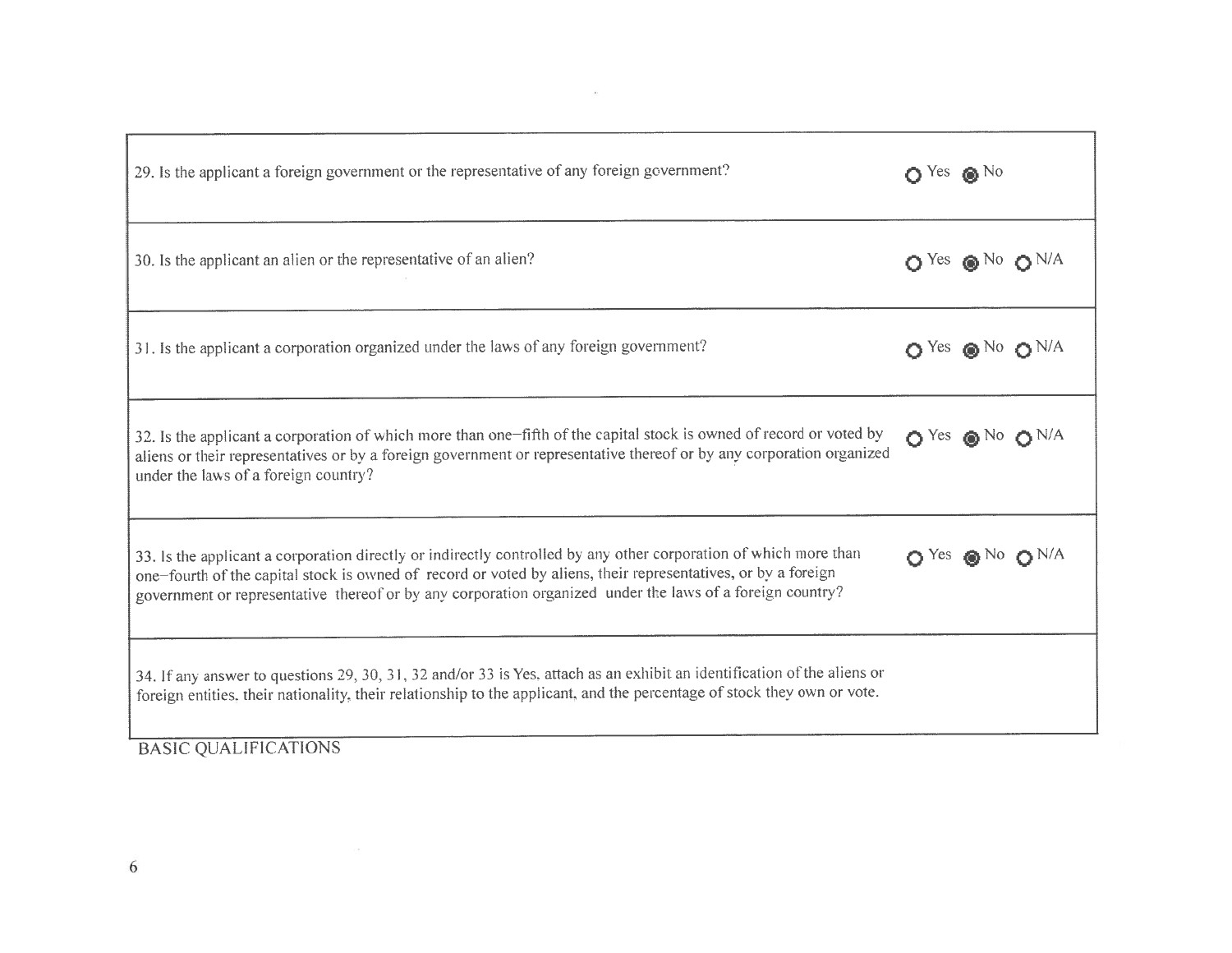| 35. Does the Applicant request any waivers or exemptions from any of the Commission's Rules?<br>If Yes, attach as an exhibit, copies of the requests for waivers or exceptions with supporting documents.                                                                                                                                                                                                                                                     | Yes -      |                                         |
|---------------------------------------------------------------------------------------------------------------------------------------------------------------------------------------------------------------------------------------------------------------------------------------------------------------------------------------------------------------------------------------------------------------------------------------------------------------|------------|-----------------------------------------|
| 36. Has the applicant or any party to this application or amendment had any FCC station authorization or license<br>revoked or had any application for an initial, modification or renewal of FCC station authorization, license, or<br>construction permit denied by the Commission? If Yes, attach as an exhibit, an explination of circumstances.                                                                                                          | Yes.       |                                         |
| 37. Has the applicant, or any party to this application or amendment, or any party directly or indirectly controlling<br>the applicant ever been convicted of a felony by any state or federal court? If Yes, attach as an exhibit, an<br>explination of circumstances.                                                                                                                                                                                       | Yes        | - No                                    |
| 38. Has any court finally adjudged the applicant, or any person directly or indirectly controlling the applicant,<br>guilty of unlawfully monopolizing or attemptiing unlawfully to monopolize racio communication, directly or<br>indirectly, through control of manufacture or sale of radic apparatus, exclusive traffic arrangement or any other<br>means or unfair methods of competition? If Yes, attach as an exhibit, an explanation of circumstances |            | N <sub>0</sub>                          |
| 39. Is the applicant, or any person directly or indirectly controlling the applicant, currently a party in any pending<br>matter referred to in the preceding two items? If yes, attach as an exhinit, an explanation of the circumstances.                                                                                                                                                                                                                   | <b>Yes</b> | N <sub>0</sub><br><b>Technical Cert</b> |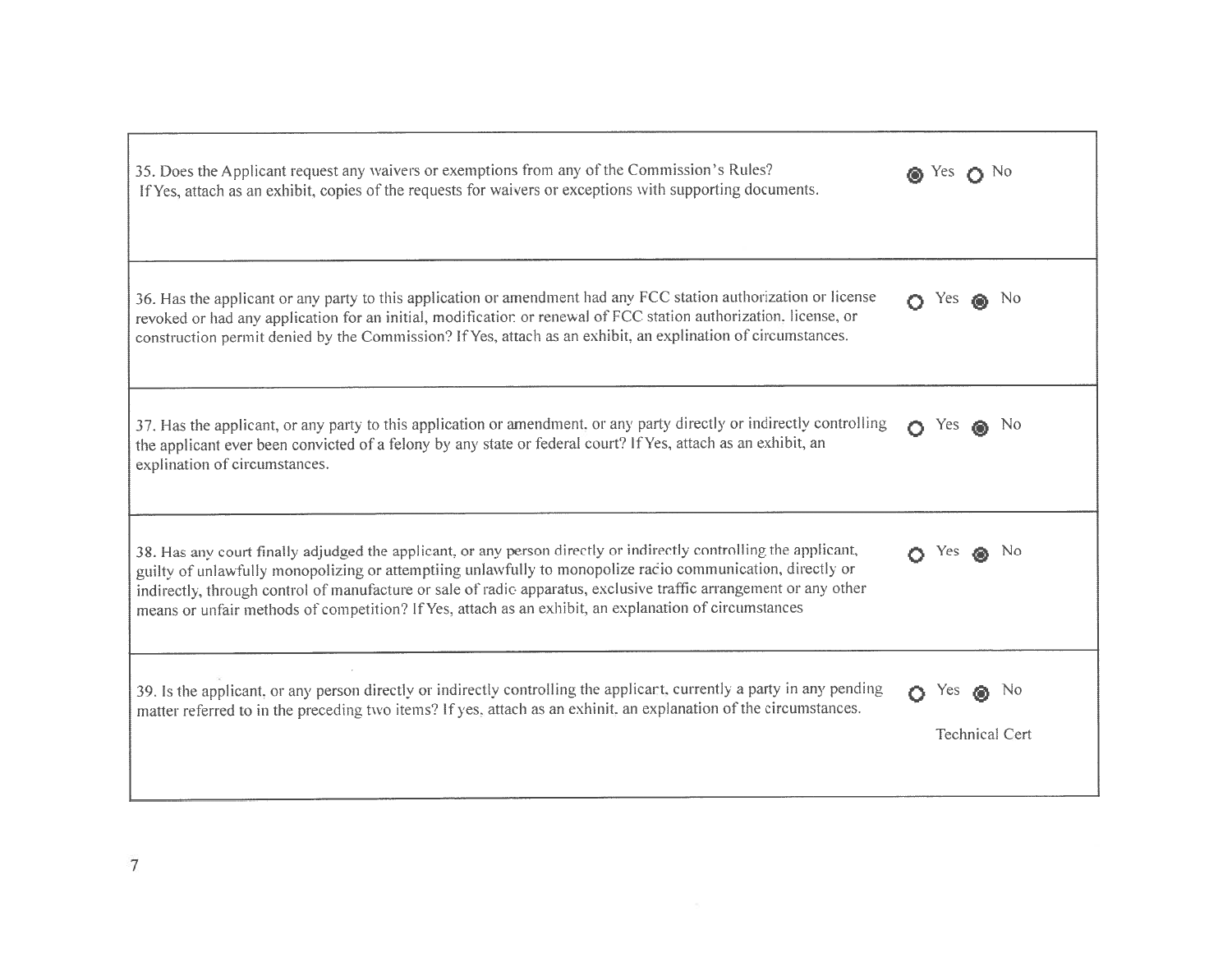| 40. If the applicant is a corporation and is applying for a space station license, attach as an exhibit the names,<br>address, and citizenship of those stockholders owning a record and/or voting 10 percent or more of the Filer's<br>voting stock and the percentages so held. In the case of fiduciary control, indicate the beneficiary(ies) or class of<br>beneficiaries. Also list the names and addresses of the officers and directors of the Filer. | Ownership             |
|---------------------------------------------------------------------------------------------------------------------------------------------------------------------------------------------------------------------------------------------------------------------------------------------------------------------------------------------------------------------------------------------------------------------------------------------------------------|-----------------------|
| 41. By checking Yes, the undersigned certifies, that neither applicant nor any other party to the application is<br>subject to a denial of Federal benefits that includes FCC benefits pursuant to Section 5301 of the Anti-Drug Act of<br>1988, 21 U.S.C. Section 862, because of a conviction for possession or distribution of a controlled substance. See<br>47 CFR 1.2002(b) for the meaning of "party to the application " for these purposes.          | N <sub>0</sub><br>Yes |
| 42a. Does the applicant intend to use a non-U.S. licensed satellite to provide service in the United States? If Yes,<br>answer 42b and attach an exhibit providing the information specified in 47 C.F.R. 25.137, as appropriate. If No,<br>proceed to question 43.                                                                                                                                                                                           | -No<br>yes            |
| 42b. What administration has licensed or is in the process of licensing the space station? If no license will be<br>issued, what administration has coordinated or is in the process of coordinating the space station?                                                                                                                                                                                                                                       |                       |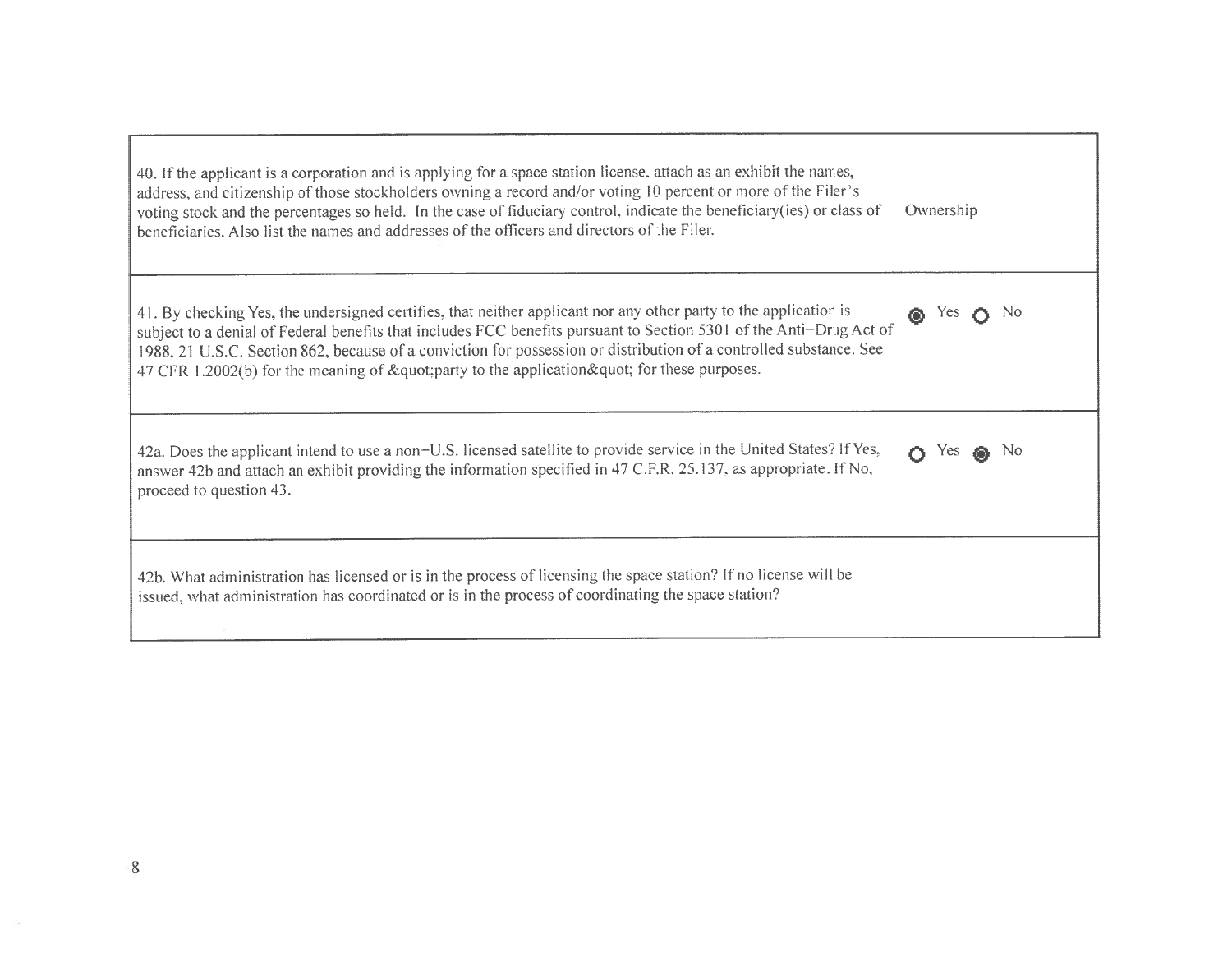43. Description. (Summarize the nature of the application and the services to be provided). (If the complete description does not appear in this box, please go to the end of the form to view it in its entirety.)

Applicant seeks authority to launch and operate <sup>a</sup> non-geostationary orbit satellite systemto receive and sense radiofrequency spectrum as discussed in the attached narrative.

Narrative



#### **CERTIFICATION**

The Applicant waives any claim to the use of any particular frequency or of the electromagnetic spectrum as against the regulatory power of the Linited States because of the regulatory with this United States because of the previous use of the same, whether by license or otherwise, and requests an authorization in accordance with this application. The applicant certifies that grant of this application would not cause the applicant to be in violation of the spectrum aggregation limit<br>in 47.CEP Pert 20, All statements mode in orbibits are a material part in 47 CFR Part 20. All statements made in exhibits are a material part hereof and are incorporated herein as if set out in full in this application. The undersigned, individually and for the applicant, hereby certifies that all statements made in this application and in all attached exhibits are true, complete and correct to the best of his or her knowledge and belief, and are made in good faith.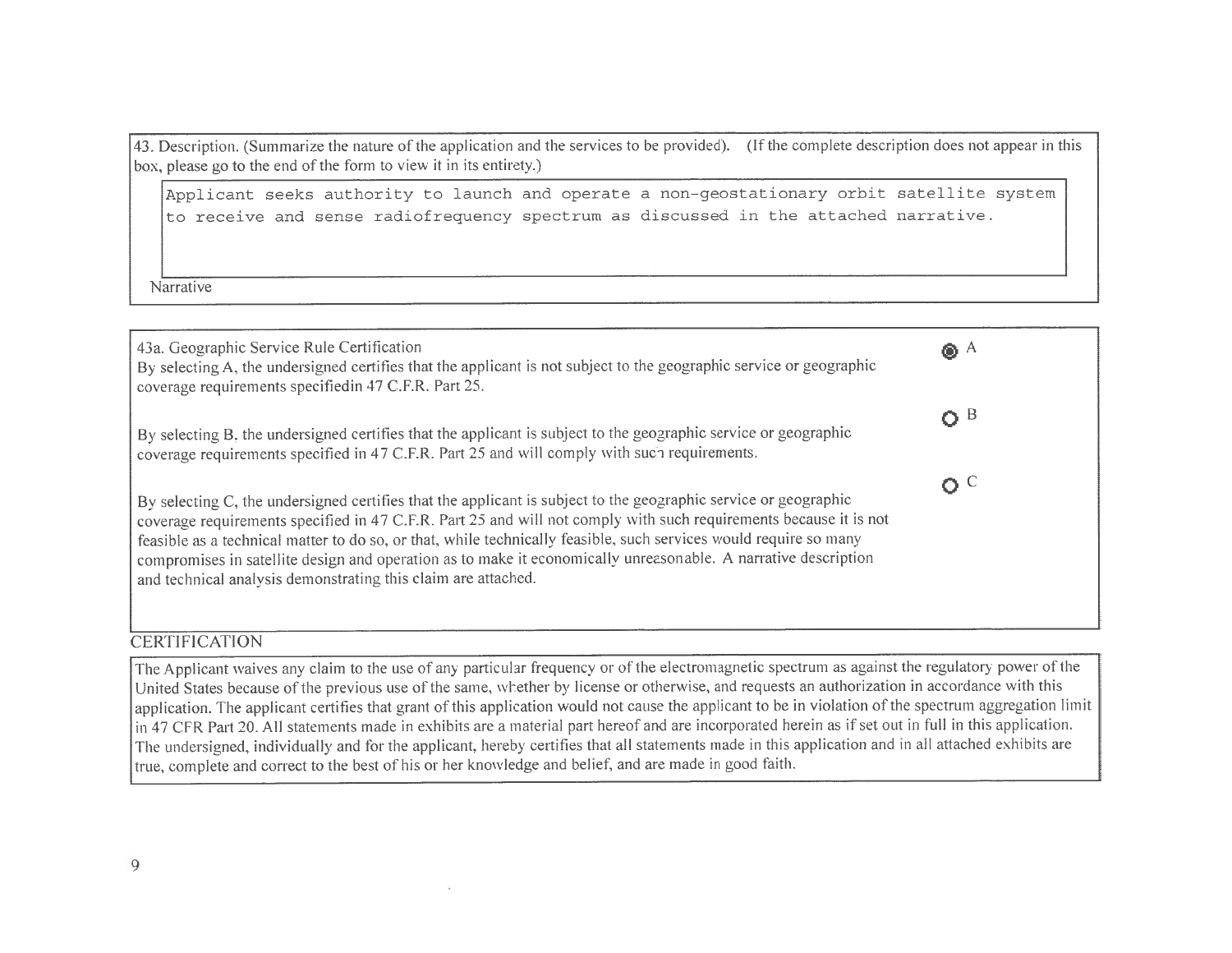| Applicant is a (an): (Choose the button next to app icable response.)<br>44. |    |                                                                                                                                                                                                                                                                                   |  |
|------------------------------------------------------------------------------|----|-----------------------------------------------------------------------------------------------------------------------------------------------------------------------------------------------------------------------------------------------------------------------------------|--|
| Individual<br>Ō                                                              |    |                                                                                                                                                                                                                                                                                   |  |
| Unincorporated Association                                                   |    |                                                                                                                                                                                                                                                                                   |  |
| Partnership<br>Ō                                                             |    |                                                                                                                                                                                                                                                                                   |  |
| Corporation<br>◉                                                             |    |                                                                                                                                                                                                                                                                                   |  |
| Governmental Entity                                                          |    |                                                                                                                                                                                                                                                                                   |  |
| Other (please specify)                                                       |    |                                                                                                                                                                                                                                                                                   |  |
|                                                                              |    |                                                                                                                                                                                                                                                                                   |  |
| 45. Name of Person Signing<br>Rob Rainhart                                   |    | 46. Title of Person Signing<br><b>SVP</b> Engineering                                                                                                                                                                                                                             |  |
| 47. Please supply any need attachments.                                      |    |                                                                                                                                                                                                                                                                                   |  |
| 1: Frequency Bands                                                           | 2: | 3:                                                                                                                                                                                                                                                                                |  |
|                                                                              |    |                                                                                                                                                                                                                                                                                   |  |
|                                                                              |    | WILLFUL FALSE STATEMENTS MADE ON THIS FORM ARE PUNISHABLE BY FINE AND / OR IMPRISONMENT<br>(U.S. Code, Title 18, Section 1001), AND/OR REVOCATION OF ANY STATION AUTHORIZATION<br>(U.S. Code, Title 47, Section 312(a)(1)), AND/OR FORFEITURE (U.S. Code, Title 47, Section 503). |  |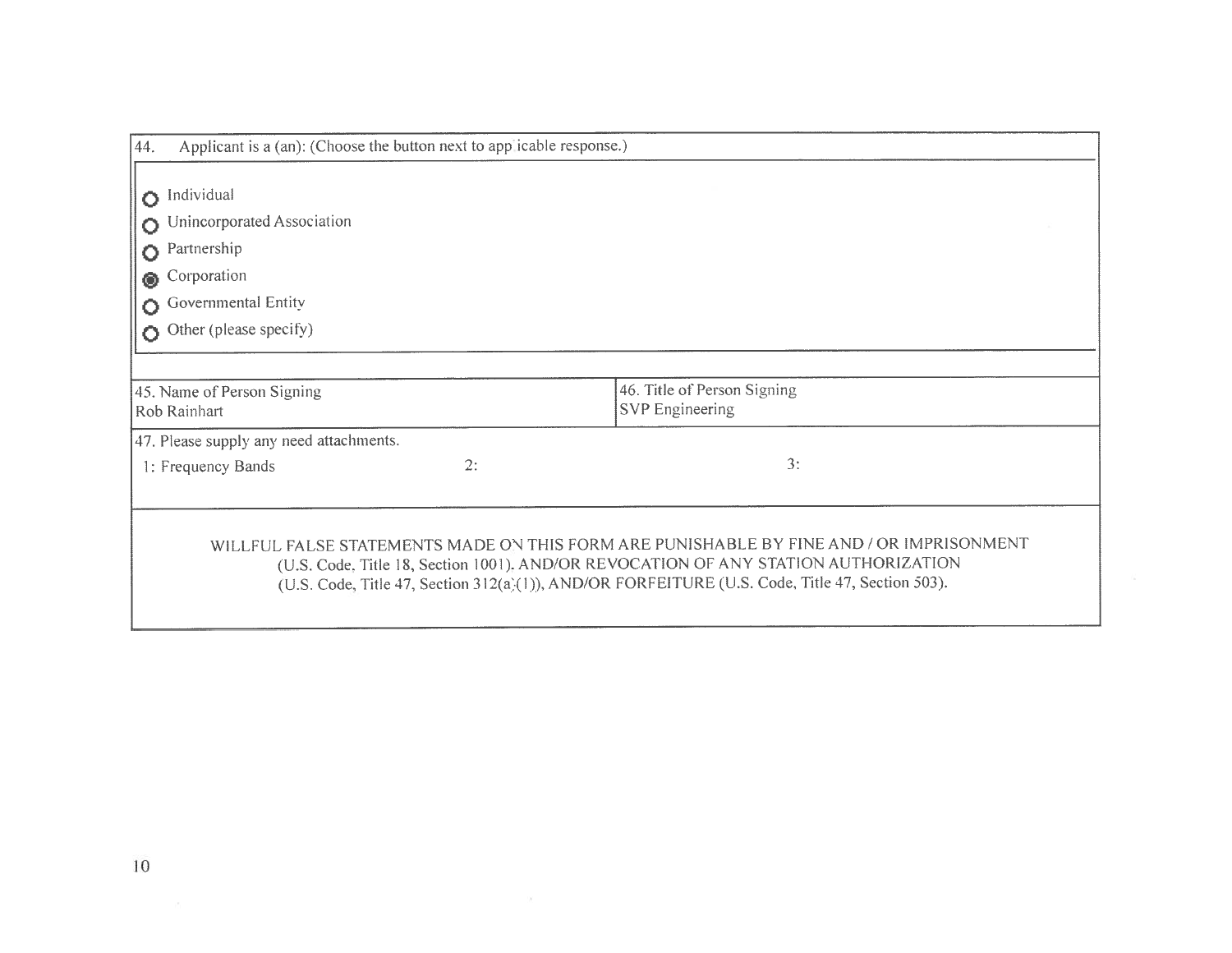## FCC NOTICE REQUIRED BY THE PAPERWORK REDUCTION ACT

The public reporting for this collection of information is estimated to average  $0.25 - 24$  hours per response, including the time for reviewing instructions, searching existing data sources, gathering and maintaining the required data. and completing and reviewing the collection of information. If you have any comments on this burden estimate, or how we can improve the collection and reduce the burden it causes you, please write to the Federal Communications Commission, AMD–PERM, Paperwork Reduction Project (3060–0678), Washington, DC 20554.<br>We all the latest the set of the second in the Processed Pedrotion Act research of this collec We will also accept your comments regarding the Paperwork Reduction Act aspects of this collection via the Internet if you send them to<br>RRA @fassexy RLEASE DO NOT SEND COMPLETED FORMS TO THIS ADDRESS PRA@fcc.gov. PLEASE DO NOT SEND COMPLETED FORMS TO THIS ADDRESS.

Remember – You are not required to respond to a collection of information sponsored by the Federal government, and the government may not conduct or sponsor this collection, unless it displays <sup>a</sup> currently valid 0MB control number or if we fail to provide you with this notice. This collection has been assigned an 0MB control number of 3060—0678.

THE FOREGOING NOTICE IS REQUIRED BY THE PAPERWORK REDUCTION ACT OF 1995, PUBLIC LAW 104–13, OCTOBER<br>1, 1995, 44 U.S.C. SECTION 3597 1, 1995, 44 U.S.C. SECTION 3507.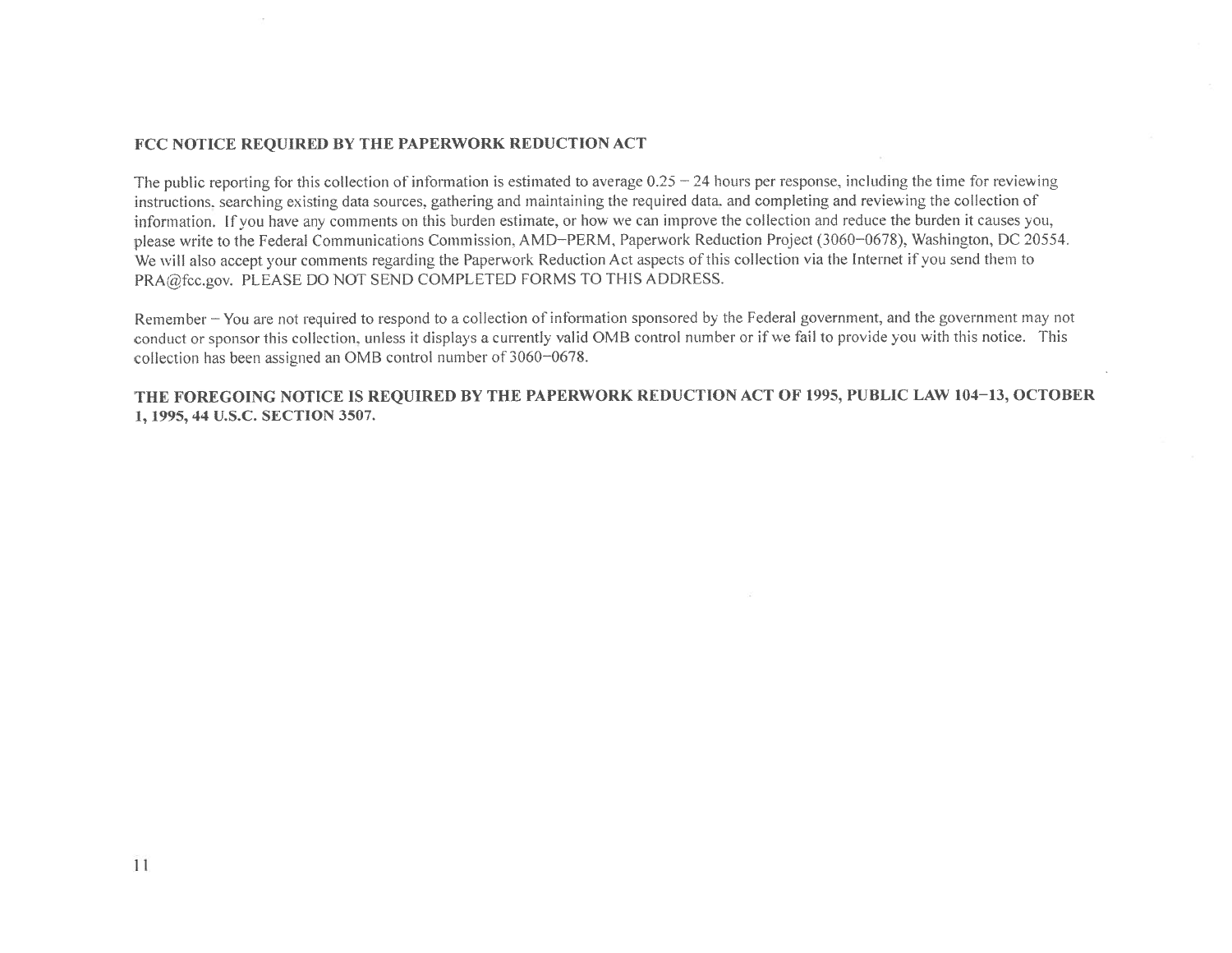

196 Van Buren Street, Suite 450<br>Herndon, Virginia 20170 (571) 203-0360 // www.he360.com

December 4, 2019

Stephen Duall Chief, Policy Branch, Satellite Division International Bureau Federal Communications Commission 445  $12<sup>th</sup>$  Street, SW Washington, DC 20552

> Subject: HawkEye 360 Reference: SAT-LOA-20190102-00001

Dear Mr. Duall:

On January  $2<sup>nd</sup>$ , 2019, HE360 filed a request for authority to launch, operate and replenish <sup>a</sup> constellation of up to sixty (60) to eighty (80) operational low Earth orbit, non geostationary ("NGSO") microsatellites (SAT-LOA-20190102-0000l). The total number of satellites to be launched and operated over the 15-year term of the requested satellite license is one hundred and sixty-five (165) to two hundred and twenty (220).

By this letter, HawkEye 360, Inc. ("HE360") informs the International Bureau that it has completed pre-coordination with federal operators to launch, operate and replinsh fifteen (15) satellites of its satellite constellation.' The total number of satellites to be launched and operated over the 15-year term of the requested partial grant of fifteen operational satellites is eighty (80). Accordingy, HE360 requests that the Commission grant its above-referenced license application for fifteen operational satellites and defer consideration of the remaining satellites in the constellation, pending completion of further coordination with federal operators. Provided below are proposed license conditions and relevant parameters for the pre-coordinated satellites and earth stations.

#### Proposed license conditions:

<sup>&#</sup>x27;HE360's Constellation has been preceded by an experimental earth exploration three-satellite cluster called Pathfinder, which has been separately coordinated with federal operators. See ELS File No. 0024-EX-CN-2017, as modified 0055-EX-CM-2019. The Pathfinder satellites successfully launched on December 3,2018 and are operational in the 2240 MHz, 2246 MHz, 2256 MHz (space-to-Earth), 432-438 MHz (Earth-to-space), 2410 MHz (space-to-space), and 8050 MHz, 8175 MHz, and 8300 MHz (space-to-Earth) frequency bands. Authorization for continued operations of the three Pathfinder satellites, as previously coordinated, should be included under this Part 25 license application, as requested in our application, and should not count toward the 15-satellite limit.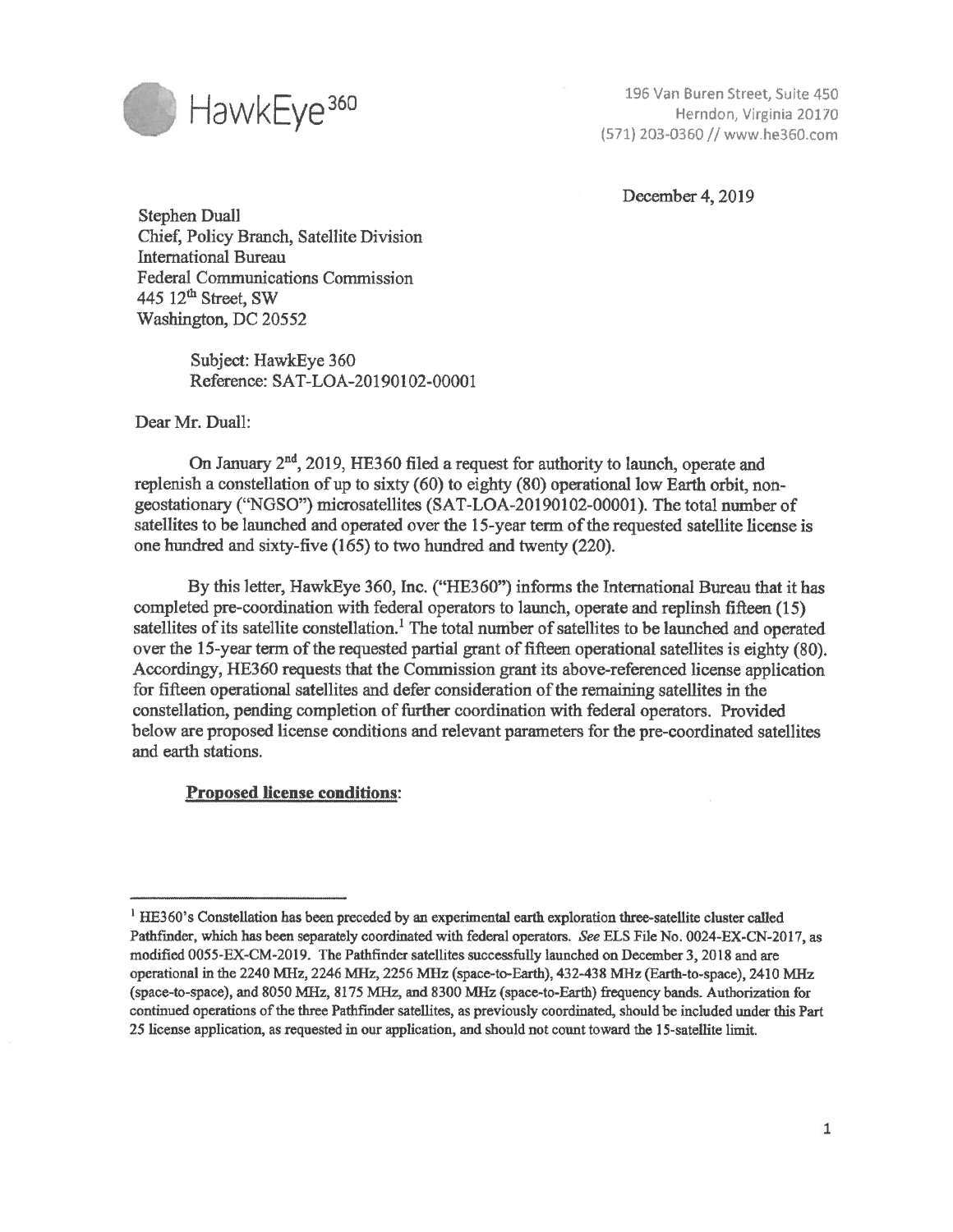

196 Van Buren Street, Suite 450 H ave K and Street, since 450<br>Herndon, Virginia 20170<br>(571) 203-0360 // www.he360.com

1) Transmissions in the 8025-8400 MHz frequency band may only be made to earth stations coordinated pursuant to the coordination agreement executed with the National Aeronautics and Space Administration (NASA) and certain other federal agencies.

2) Transmissions in the 2200-2290 MHz and 2025-2110 MHz bands may only be made to/from earth stations coordinated with federal agencies, including NASA, the National Oceanic and Atmospheric Administration (NOAA), and the United States Air Force. Hawkeye shall provide the FCC the list of coordinated earth stations.

3) Pursuant to coordination with federal agencies, satellites <sup>1</sup> through <sup>15</sup> of the Hawkeye constellation shall operate on the center frequencies identified in the following chart:

 $\langle \cdot |$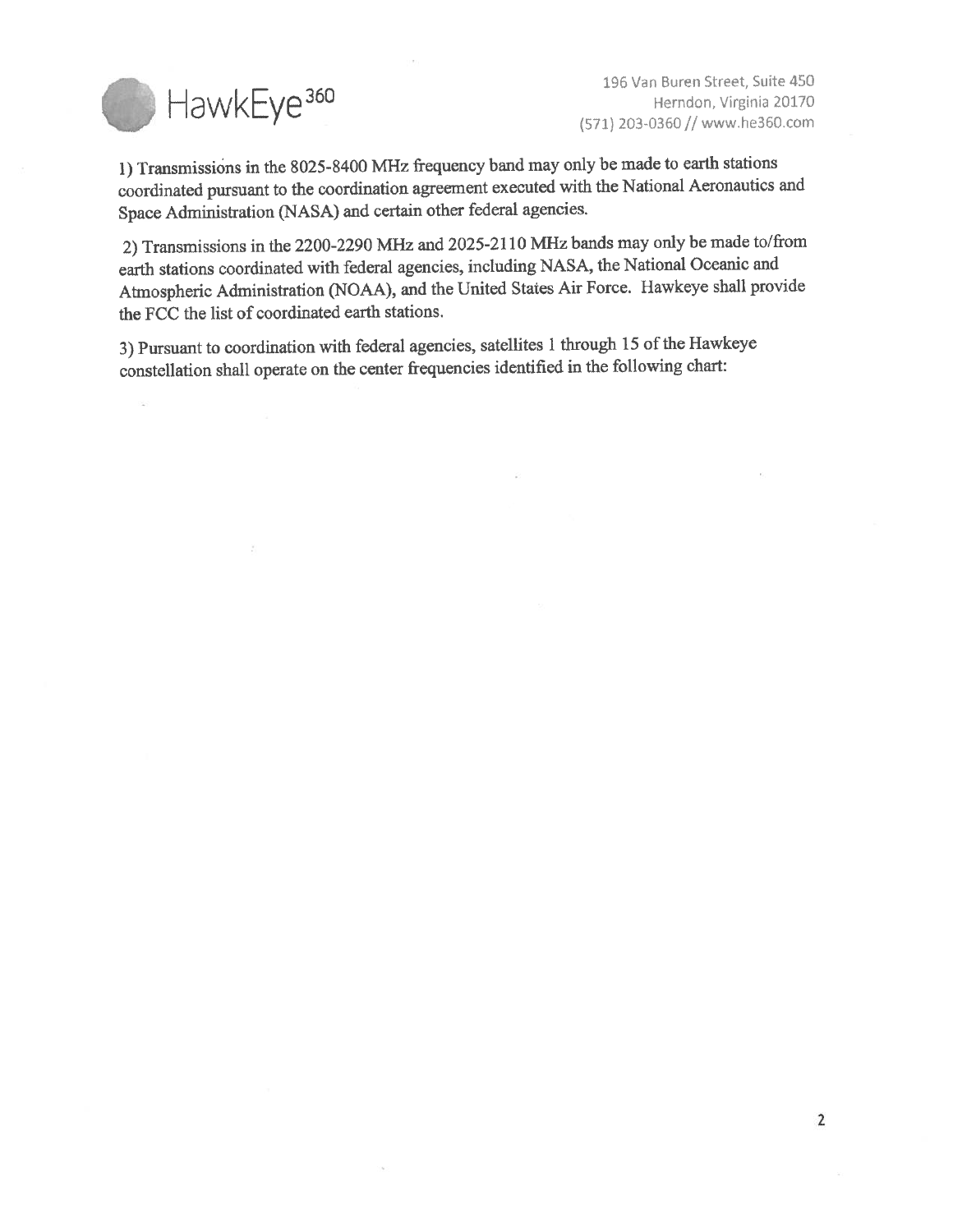

196 Van Buren Street, Suite 450 HavvkEye<sup>360</sup> 196 Van Buren Street, Suite 450<br>Herndon, Virginia 20170 (571) 203-0360 // www.he360.com

| <b>Frequency Band</b><br>(MHz) | Use                     | <b>Transmit Center Frequency</b><br>for Satellites in Each Cluster |
|--------------------------------|-------------------------|--------------------------------------------------------------------|
|                                |                         | $(MHz)^2$                                                          |
| X-band: 8025-8400              | Primary payload         | Sat#1 - 8075 MHz                                                   |
|                                | downlink                | Sat#2 - 8165 MHz                                                   |
|                                |                         | Sat#3 - 8255 MHz                                                   |
|                                |                         | Sat#4 - 8345 MHz                                                   |
| X-Band: 8025-8400              | TT&C downlink           | Sat#1 - 8291 MHz                                                   |
|                                |                         | Sat#2 - 8297 MHz                                                   |
|                                |                         | Sat#3 - 8303 MHz                                                   |
|                                |                         | Sat#4 - 8309 MHz                                                   |
| S-Band: 2200-2290              | <b>Emergency Backup</b> | Sat#1 - 2236 MHz                                                   |
|                                | TT&C downlink           | Sat#2 - 2242 MHz                                                   |
|                                |                         | Sat#3 - 2254 MHz                                                   |
|                                |                         | Sat#4 - 2260 MHz                                                   |
| S-Band: 2025-2110              | Primary payload uplink  | For satellites one (1) through                                     |
|                                |                         | nine $(9)$ : <sup>3</sup>                                          |
|                                |                         | Sat#1 - 2068.2 MHz                                                 |
|                                |                         | Sat#2 - 2062.7 MHz                                                 |
|                                |                         | Sat#3 - 2077.4 MHz                                                 |
|                                |                         | For satellites ten (10)                                            |
|                                |                         | through fifteen (15) (and any                                      |
|                                |                         | replacement satellites):                                           |
|                                |                         | Sat#1 - 2046.5 MHz                                                 |
|                                |                         | Sat#2 - 2049.3 MHz                                                 |
|                                |                         | Sat#3 - 2075.0 MHz                                                 |
|                                |                         | Sat#4 - 2052.5 MHz                                                 |
| S-Band: 2025-2110              | TT&C uplink             | Sat#1 - 2063.965 MHz                                               |
|                                |                         | Sat#2 - 2064.965 MHz                                               |
|                                |                         | Sat#3 - 2065.965 MHz                                               |
|                                |                         | Sat#4 - 2065.465 MIIz                                              |
| S-Band: 2025-2110              | High Speed TT&C         | Sat#1 - 2063,965 MHz                                               |
|                                | uplink                  | Sat#2 - 2064.965 MHz                                               |
|                                |                         | Sat#3 - 2065.965 MHz                                               |
|                                |                         | Sat#4 - 2065.465 MHz                                               |

#### Relevant satellite parameters:

The fifteen satellites will operate in a poiar, sun synchronous orbit.

#### Earth station parameters:

HE360 has pre-coordinated the use of the following ground stations, which are owned and operated by Kongsberg Satellite Services:

<sup>&</sup>lt;sup>2</sup> Each satellite cluster HawkEye 360 launches will be in groups of three (3) or four (satellites). The center band freqnecies provided in this chart provide the center-band frequencies for each satellite in such a cluster.

<sup>&</sup>lt;sup>3</sup> For the first 9 satellites, HawkEye 360 has pre-coordinated three (3) clusters of three (3) satellites (total 9) in these specific S-Band Primary Payload UL center frequencies. For satellites ten (10) through fifteen (15) and any replacement satellites, we have pre-coordinated for either three (3) or four (4) satellite clusters.